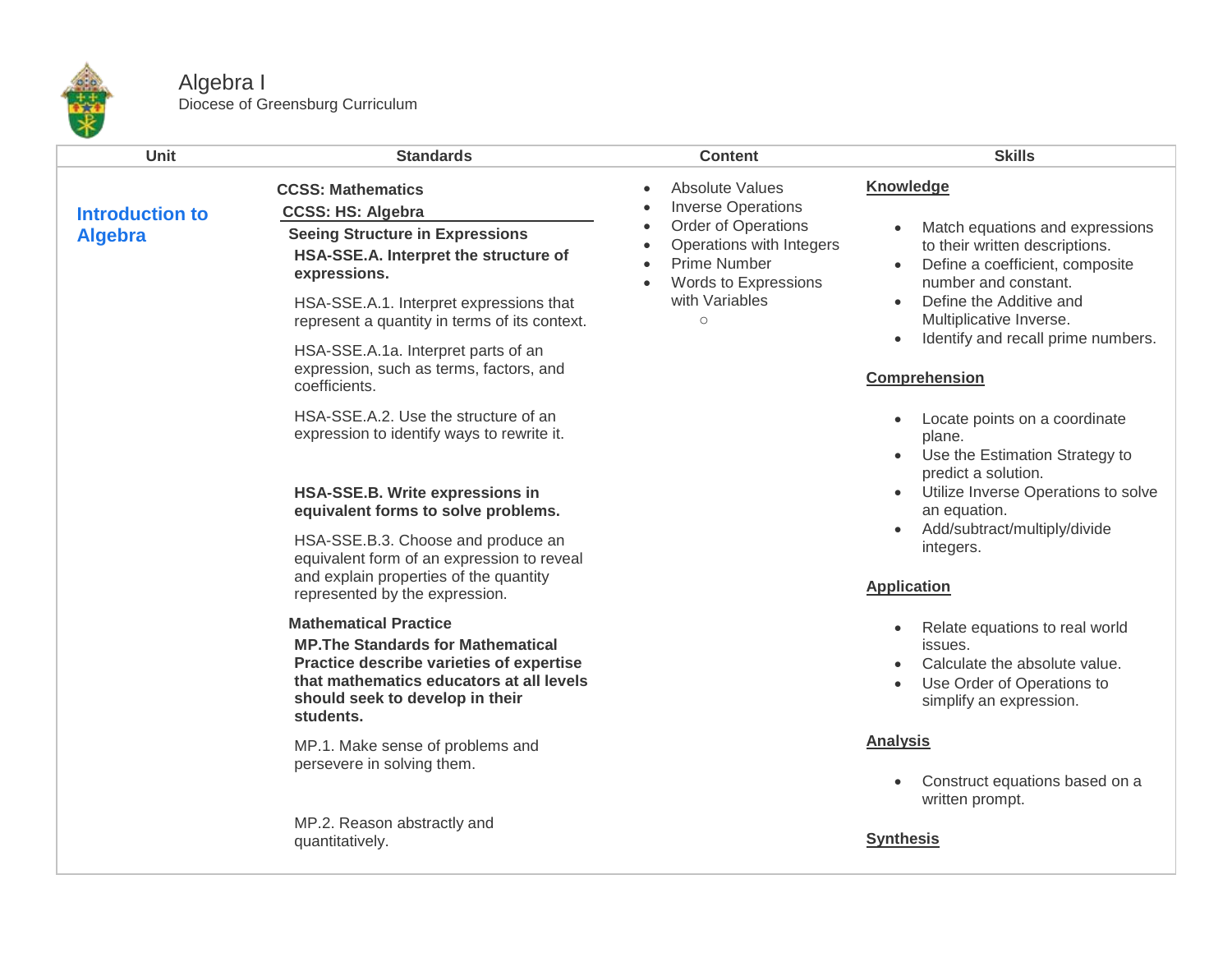| Unit | <b>Standards</b>                                                                                                                                                                                                               | <b>Content</b> | <b>Skills</b>                                                           |
|------|--------------------------------------------------------------------------------------------------------------------------------------------------------------------------------------------------------------------------------|----------------|-------------------------------------------------------------------------|
|      | MP.3. Construct viable arguments and<br>critique the reasoning of others.                                                                                                                                                      |                | Formulate Expressions and<br>$\bullet$<br>Equations from written words. |
|      | MP.4. Model with mathematics.                                                                                                                                                                                                  |                |                                                                         |
|      | MP.5. Use appropriate tools strategically.                                                                                                                                                                                     |                |                                                                         |
|      | MP.6. Attend to precision.                                                                                                                                                                                                     |                |                                                                         |
|      | MP.7. Look for and make use of structure.                                                                                                                                                                                      |                |                                                                         |
|      | MP.8. Look for and express regularity in<br>repeated reasoning.                                                                                                                                                                |                |                                                                         |
|      | <b>NCTM: Mathematics</b><br>NCTM: Grades 9 - 12                                                                                                                                                                                |                |                                                                         |
|      | Algebra<br>Understand patterns, relations, and<br>functions                                                                                                                                                                    |                |                                                                         |
|      | understand and perform transformations<br>such as arithmetically combining,<br>composing, and inverting commonly used<br>functions, using technology to perform<br>such operations on more-complicated<br>symbolic expressions |                |                                                                         |
|      | Represent and analyze mathematical<br>situations and structures using<br>algebraic symbols                                                                                                                                     |                |                                                                         |
|      | understand the meaning of caujualant                                                                                                                                                                                           |                |                                                                         |

understand the meaning of equivalent forms of expressions, equations, inequalities, and relations;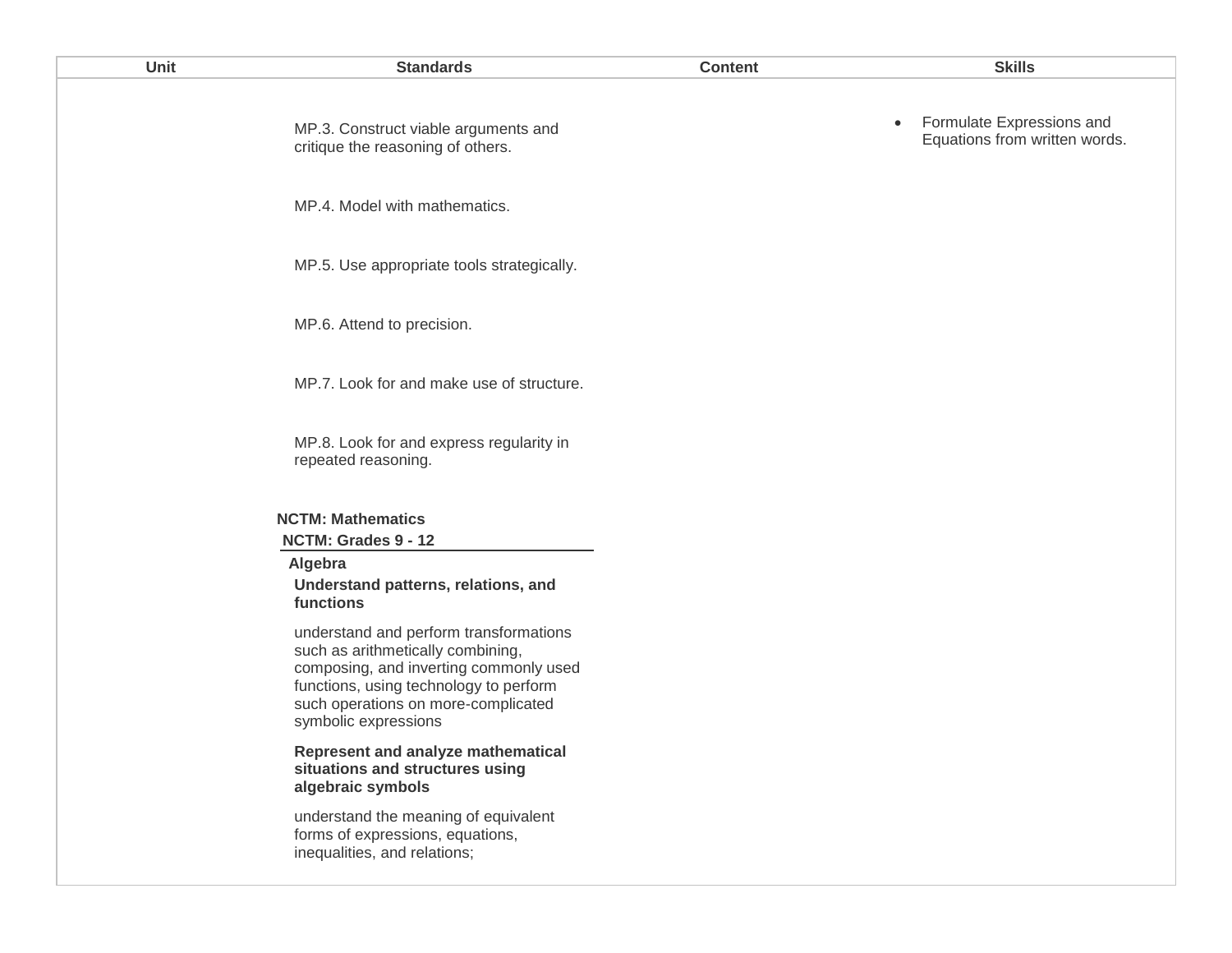| Unit                     | <b>Standards</b>                                                                                                                                                                                                                                                                                                                                                                                                                                                                                                                                                        | <b>Content</b>                                                                                                                                                                                                                                                                                                                                                                                                                                                       | <b>Skills</b>                                                                                                                                                                                                                                                                                                                                                                                              |
|--------------------------|-------------------------------------------------------------------------------------------------------------------------------------------------------------------------------------------------------------------------------------------------------------------------------------------------------------------------------------------------------------------------------------------------------------------------------------------------------------------------------------------------------------------------------------------------------------------------|----------------------------------------------------------------------------------------------------------------------------------------------------------------------------------------------------------------------------------------------------------------------------------------------------------------------------------------------------------------------------------------------------------------------------------------------------------------------|------------------------------------------------------------------------------------------------------------------------------------------------------------------------------------------------------------------------------------------------------------------------------------------------------------------------------------------------------------------------------------------------------------|
|                          | Use mathematical models to represent<br>and understand quantitative<br>relationships                                                                                                                                                                                                                                                                                                                                                                                                                                                                                    |                                                                                                                                                                                                                                                                                                                                                                                                                                                                      |                                                                                                                                                                                                                                                                                                                                                                                                            |
|                          | use symbolic expressions, including<br>iterative and recursive forms, to represent<br>relationships arising from various contexts;                                                                                                                                                                                                                                                                                                                                                                                                                                      |                                                                                                                                                                                                                                                                                                                                                                                                                                                                      |                                                                                                                                                                                                                                                                                                                                                                                                            |
|                          | Data Analysis & Probability<br>Formulate questions that can be<br>addressed with data and collect,<br>organize, and display relevant data to<br>answer them                                                                                                                                                                                                                                                                                                                                                                                                             |                                                                                                                                                                                                                                                                                                                                                                                                                                                                      |                                                                                                                                                                                                                                                                                                                                                                                                            |
|                          | understand the meaning of measurement<br>data and categorical data, of univariate<br>and bivariate data, and of the term variable                                                                                                                                                                                                                                                                                                                                                                                                                                       |                                                                                                                                                                                                                                                                                                                                                                                                                                                                      |                                                                                                                                                                                                                                                                                                                                                                                                            |
|                          | © Copyright 2010. National Governors<br>Association Center for Best Practices and<br>Council of Chief State School Officers. All<br>rights reserved.                                                                                                                                                                                                                                                                                                                                                                                                                    |                                                                                                                                                                                                                                                                                                                                                                                                                                                                      |                                                                                                                                                                                                                                                                                                                                                                                                            |
| <b>Solving Equations</b> | <b>CCSS: Mathematics</b><br><b>CCSS: HS: Algebra</b><br><b>Creating Equations</b><br>HSA-CED.A. Create equations that<br>describe numbers or relationships.<br>HSA-CED.A.1. Create equations and<br>inequalities in one variable and use them<br>to solve problems. Include equations<br>arising from linear and quadratic functions,<br>and simple rational and exponential<br>functions.<br>HSA-CED.A.2. Create equations in two or<br>more variables to represent relationships<br>between quantities; graph equations on<br>coordinate axes with labels and scales. | <b>Properties of Equality</b><br>$\bullet$<br>Consecutive<br>$\circ$<br>Integers<br>Associative<br>$\circ$<br>Property<br>Commutative<br>$\circ$<br>Property<br><b>Distributive</b><br>$\circ$<br>Property<br>Reflexive<br>$\circ$<br>Property<br>Symmetric<br>$\circ$<br>Property<br>Transitive<br>$\circ$<br>Property<br><b>One-Step Equations</b><br><b>Two-Step Equations</b><br><b>Multi-Step Equations</b><br><b>Equations with Variables</b><br>on both Sides | <b>Knowledge</b><br>Point out the different<br>transformations being applied in<br>an equation.<br>Identify the Properties of Equality<br>Identify what properties are being<br>used to solve equations.<br>Recognize properties of equations.<br><b>Comprehension</b><br>Explain the process for solving<br>equations.<br>Set and Solve a proportion.<br><b>Application</b><br>Solve multi-step equations |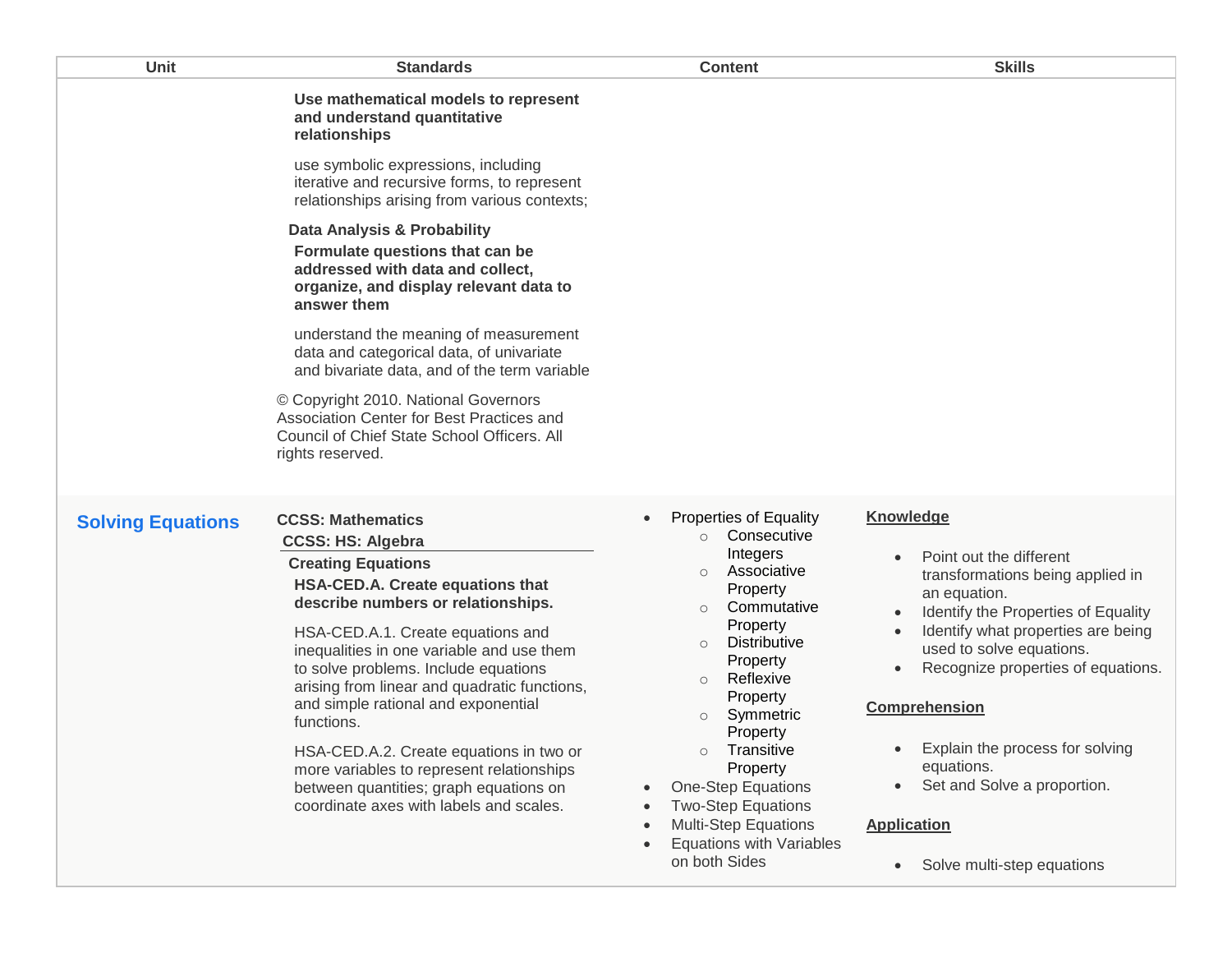| Unit | <b>Standards</b>                                                                                                                                                                                                                                                                                                                                                                                                                                                                                                                                                                                                                                                                                                                                                 | <b>Content</b>                                                                                                                                                                                  | <b>Skills</b>                                                                                                                                                                                                                                                                                 |
|------|------------------------------------------------------------------------------------------------------------------------------------------------------------------------------------------------------------------------------------------------------------------------------------------------------------------------------------------------------------------------------------------------------------------------------------------------------------------------------------------------------------------------------------------------------------------------------------------------------------------------------------------------------------------------------------------------------------------------------------------------------------------|-------------------------------------------------------------------------------------------------------------------------------------------------------------------------------------------------|-----------------------------------------------------------------------------------------------------------------------------------------------------------------------------------------------------------------------------------------------------------------------------------------------|
|      | HSA-CED.A.4. Rearrange formulas to<br>highlight a quantity of interest, using the<br>same reasoning as in solving equations.<br><b>Reasoning with Equations &amp; Inequalities</b><br><b>HSA-REI.A. Understand solving</b><br>equations as a process of reasoning<br>and explain the reasoning.                                                                                                                                                                                                                                                                                                                                                                                                                                                                  | Arithmetic Sequence<br>$\bullet$<br><b>Inverse Operation</b><br>$\bullet$<br><b>Solving Proportions</b><br>$\bullet$<br><b>Translating and Solving</b><br>$\bullet$<br><b>Literal Equations</b> | Apply properties of equations.<br>$\bullet$<br><b>Analysis</b><br>Understand and Interpret the use<br>$\bullet$<br>of ratios and proportions to<br>compare and represent<br>quantitative relationships.                                                                                       |
|      | HSA-REI.A.1. Explain each step in solving<br>a simple equation as following from the<br>equality of numbers asserted at the<br>previous step, starting from the assumption<br>that the original equation has a solution.<br>Construct a viable argument to justify a<br>solution method.<br><b>HSA-REI.B. Solve equations and</b><br>inequalities in one variable.<br>HSA-REI.B.3. Solve linear equations and<br>inequalities in one variable, including<br>equations with coefficients represented by<br>letters.<br><b>NCTM: Mathematics</b><br>NCTM: Grades 6 - 8<br><b>Number &amp; Operations</b><br>Understand numbers, ways of<br>representing numbers, relationships<br>among numbers, and number systems<br>work flexibly with fractions, decimals, and |                                                                                                                                                                                                 | <b>Synthesis</b><br>Synthesize information to set up a<br>$\bullet$<br>proportion and solve.<br>Translating and solving literal<br>$\bullet$<br>equations.<br>Transform equations using the four<br>operations.<br>Write equations to represent<br>$\bullet$<br>relationships among integers. |
|      | percents to solve problems;<br>develop meaning for integers and<br>represent and compare quantities with<br>them.                                                                                                                                                                                                                                                                                                                                                                                                                                                                                                                                                                                                                                                |                                                                                                                                                                                                 |                                                                                                                                                                                                                                                                                               |
|      | <b>Understand meanings of operations</b><br>and how they relate to one another                                                                                                                                                                                                                                                                                                                                                                                                                                                                                                                                                                                                                                                                                   |                                                                                                                                                                                                 |                                                                                                                                                                                                                                                                                               |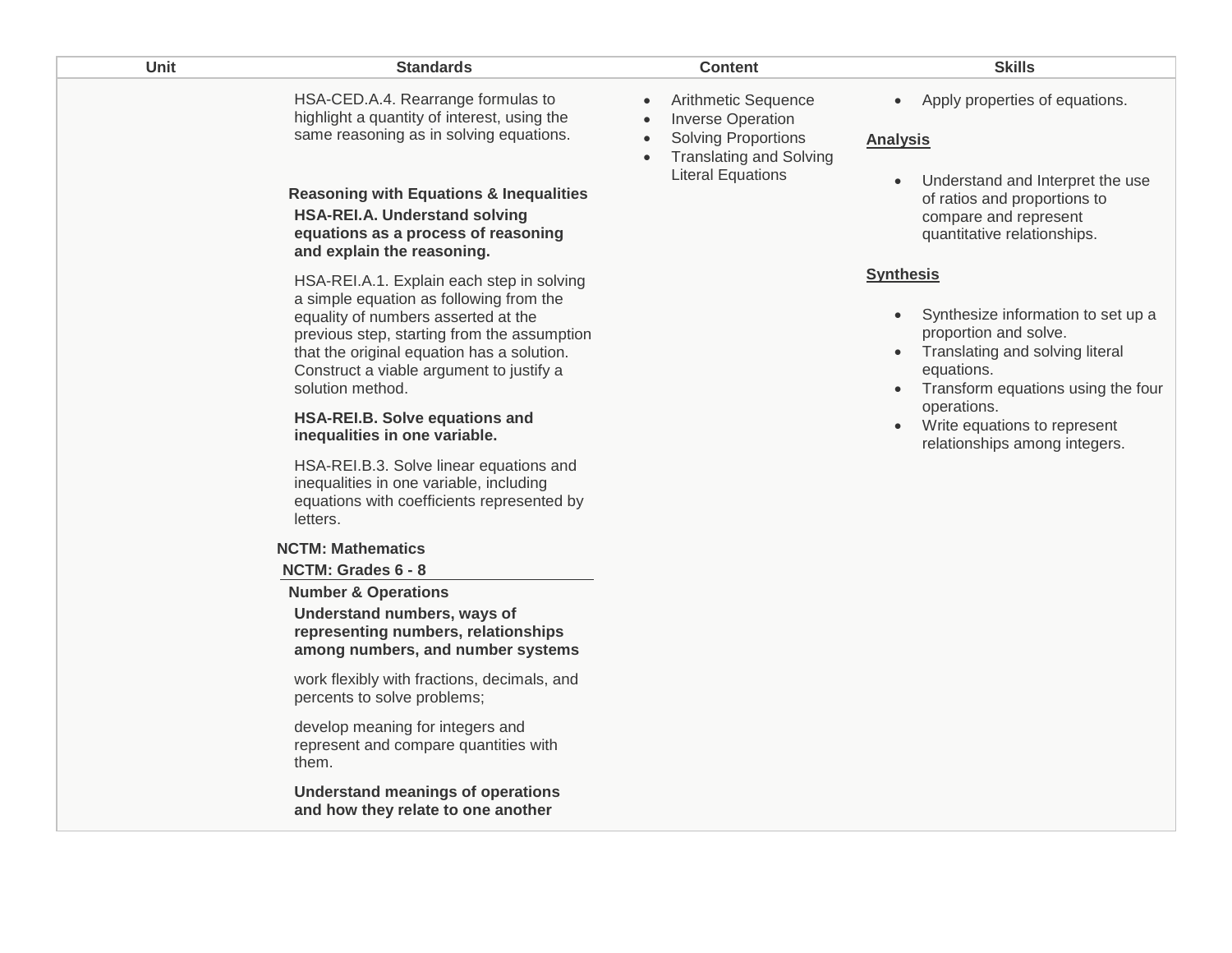| Unit | <b>Standards</b>                                                                                                                                                                                                            | <b>Content</b> | <b>Skills</b> |
|------|-----------------------------------------------------------------------------------------------------------------------------------------------------------------------------------------------------------------------------|----------------|---------------|
|      | understand the meaning and effects of<br>arithmetic operations with fractions,<br>decimals, and integers;                                                                                                                   |                |               |
|      | use the associative and commutative<br>properties of addition and multiplication<br>and the distributive property of<br>multiplication over addition to simplify<br>computations with integers, fractions, and<br>decimals; |                |               |
|      | understand and use the inverse<br>relationships of addition and subtraction,<br>multiplication and division, and squaring<br>and finding square roots to simplify<br>computations and solve problems.                       |                |               |
|      | <b>Compute fluently and make reasonable</b><br>estimates                                                                                                                                                                    |                |               |
|      | develop and analyze algorithms for<br>computing with fractions, decimals, and<br>integers and develop fluency in their use;                                                                                                 |                |               |
|      | Algebra<br><b>Represent and analyze mathematical</b><br>situations and structures using<br>algebraic symbols                                                                                                                |                |               |
|      | use symbolic algebra to represent<br>situations and to solve problems,<br>especially those that involve linear<br>relationships;                                                                                            |                |               |
|      | recognize and generate equivalent forms<br>for simple algebraic expressions and solve<br>linear equations                                                                                                                   |                |               |
|      | Use mathematical models to represent<br>and understand quantitative<br>relationships                                                                                                                                        |                |               |
|      | model and solve contextualized problems<br>using various representations, such as<br>graphs, tables, and equations.                                                                                                         |                |               |
|      |                                                                                                                                                                                                                             |                |               |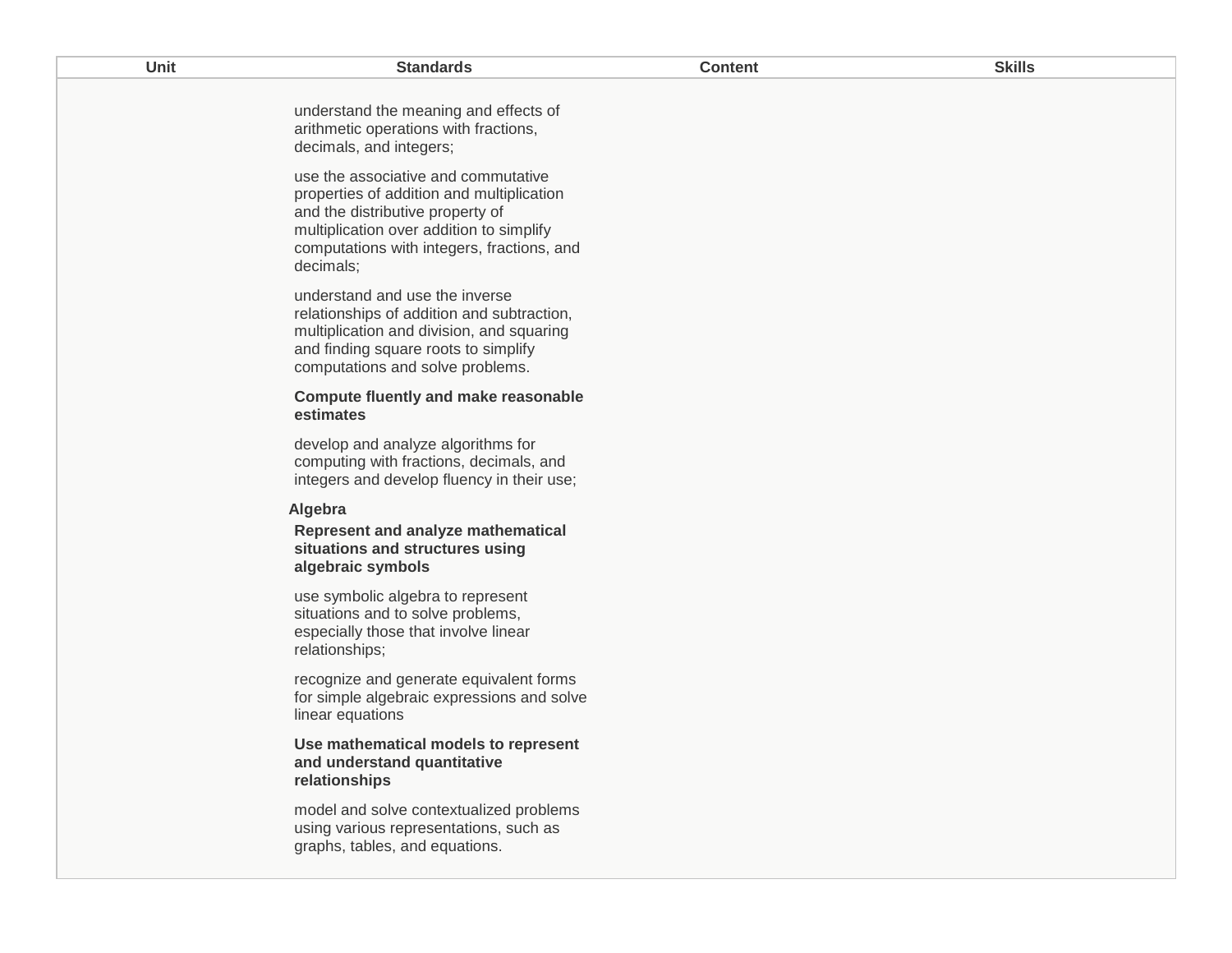| Unit                | <b>Standards</b>                                                                                                                                                                                                                                                                                                                                                                                                                                                                                                                                                                                                                                                                                                                                                                                                                                                                                                                                                | <b>Content</b>                                                                                                                                                                                                                 | <b>Skills</b>                                                                                                                                                                                                                                                                                                                                                                                                                                                                                                     |
|---------------------|-----------------------------------------------------------------------------------------------------------------------------------------------------------------------------------------------------------------------------------------------------------------------------------------------------------------------------------------------------------------------------------------------------------------------------------------------------------------------------------------------------------------------------------------------------------------------------------------------------------------------------------------------------------------------------------------------------------------------------------------------------------------------------------------------------------------------------------------------------------------------------------------------------------------------------------------------------------------|--------------------------------------------------------------------------------------------------------------------------------------------------------------------------------------------------------------------------------|-------------------------------------------------------------------------------------------------------------------------------------------------------------------------------------------------------------------------------------------------------------------------------------------------------------------------------------------------------------------------------------------------------------------------------------------------------------------------------------------------------------------|
|                     | <b>Measurement</b><br>Apply appropriate techniques, tools,<br>and formulas to determine<br>measurements<br>solve simple problems involving rates and<br>derived measurements for such attributes<br>as velocity and density.<br>© Copyright 2010. National Governors<br>Association Center for Best Practices and<br>Council of Chief State School Officers. All<br>rights reserved.                                                                                                                                                                                                                                                                                                                                                                                                                                                                                                                                                                            |                                                                                                                                                                                                                                |                                                                                                                                                                                                                                                                                                                                                                                                                                                                                                                   |
| <b>Inequalities</b> | <b>CCSS: Mathematics</b><br><b>CCSS: HS: Algebra</b><br><b>Creating Equations</b><br>HSA-CED.A. Create equations that<br>describe numbers or relationships.<br>HSA-CED.A.1. Create equations and<br>inequalities in one variable and use them<br>to solve problems. Include equations<br>arising from linear and quadratic functions,<br>and simple rational and exponential<br>functions.<br>HSA-CED.A.2. Create equations in two or<br>more variables to represent relationships<br>between quantities; graph equations on<br>coordinate axes with labels and scales.<br><b>Reasoning with Equations &amp; Inequalities</b><br>HSA-REI.A. Understand solving<br>equations as a process of reasoning<br>and explain the reasoning.<br>HSA-REI.A.1. Explain each step in solving<br>a simple equation as following from the<br>equality of numbers asserted at the<br>previous step, starting from the assumption<br>that the original equation has a solution. | <b>Problem Solving</b><br>$\bullet$<br><b>Strategies</b><br>Inequalities with One<br>Variable<br>Solution Sets of<br>Inequalities<br>Absolute Value<br>Inequalities with Two<br>Variables<br>Systems of Linear<br>Inequalities | Comprehension<br>Identify methods for solving<br>$\bullet$<br>inequalities<br><b>Application</b><br>Graph inequalities in one variable<br>Graph inequalities with two<br>variables<br>Graph systems of inequalities.<br>$\bullet$<br>Graph solution sets for absolute<br>value problems<br><b>Analysis</b><br>Apply knowledge to real world<br>$\bullet$<br>problems<br>Explain the solution set of a<br>system of inequalities<br><b>Evaluation</b><br>Relate systems of inequalities to<br>real world problems. |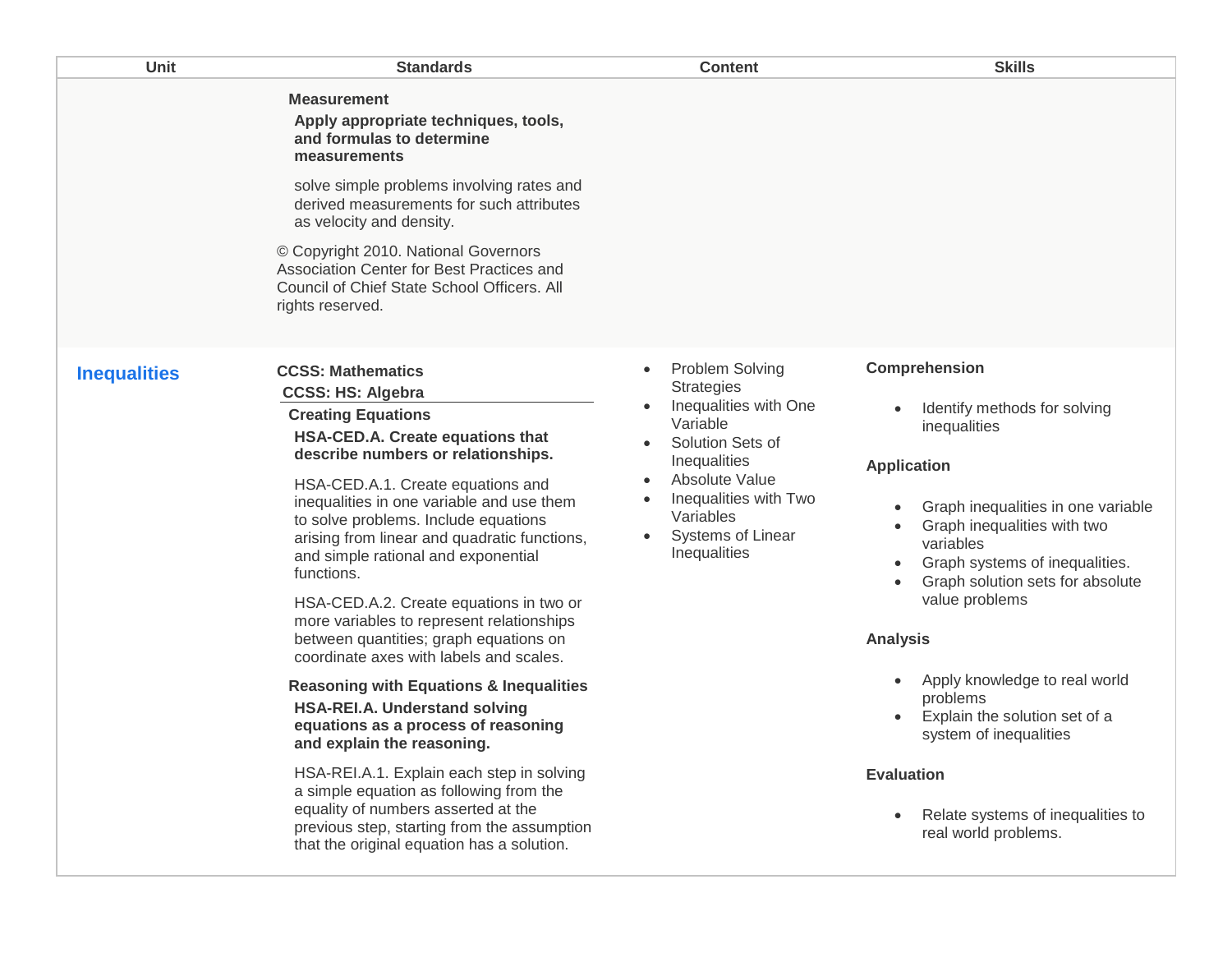| Unit | <b>Standards</b>                                                                                                                                                                                                 | <b>Content</b> | <b>Skills</b> |
|------|------------------------------------------------------------------------------------------------------------------------------------------------------------------------------------------------------------------|----------------|---------------|
|      | Construct a viable argument to justify a<br>solution method.                                                                                                                                                     |                |               |
|      | HSA-REI.A.2. Solve simple rational and<br>radical equations in one variable, and give<br>examples showing how extraneous<br>solutions may arise.                                                                 |                |               |
|      | <b>HSA-REI.B. Solve equations and</b><br>inequalities in one variable.                                                                                                                                           |                |               |
|      | HSA-REI.B.3. Solve linear equations and<br>inequalities in one variable, including<br>equations with coefficients represented by<br>letters.                                                                     |                |               |
|      | HSA-REI.C. Solve systems of equations.                                                                                                                                                                           |                |               |
|      | HSA-REI.C.5. Prove that, given a system<br>of two equations in two variables, replacing<br>one equation by the sum of that equation<br>and a multiple of the other produces a<br>system with the same solutions. |                |               |
|      | HSA-REI.C.8. (+) Represent a system of<br>linear equations as a single matrix<br>equation in a vector variable.                                                                                                  |                |               |
|      | HSA-REI.D. Represent and solve<br>equations and inequalities graphically.                                                                                                                                        |                |               |
|      | HSA-REI.D.10. Understand that the graph<br>of an equation in two variables is the set of<br>all its solutions plotted in the coordinate<br>plane, often forming a curve (which could<br>be a line).              |                |               |
|      | <b>NCTM: Mathematics</b>                                                                                                                                                                                         |                |               |
|      | NCTM: Grades 9 - 12                                                                                                                                                                                              |                |               |
|      | Algebra<br>Represent and analyze mathematical<br>situations and structures using<br>algebraic symbols                                                                                                            |                |               |
|      | write equivalent forms of equations,<br>inequalities, and systems of equations and<br>solve them with fluency-mentally or with                                                                                   |                |               |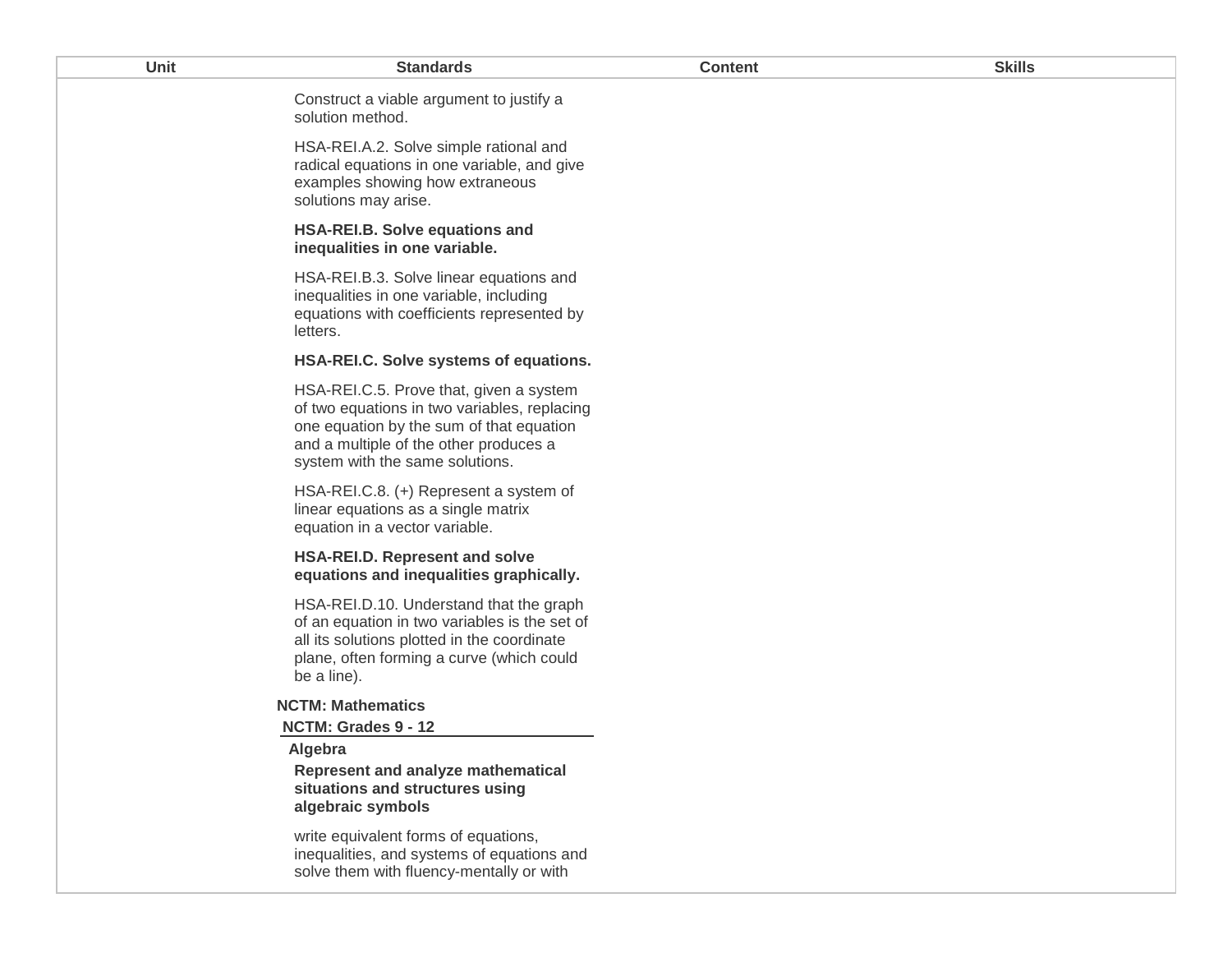| Unit                    | <b>Standards</b>                                                                                                                                                                                                                                                                                                                                                                                                                                                                                                                                                                                                                                                                                                                                                                     | <b>Content</b>                                                                                                                                                                                                                                                                                                                                                                                                                                                                                                               | <b>Skills</b>                                                                                                                                                                                                                                                                                                                                                                                                                                                                                                                                                                                       |
|-------------------------|--------------------------------------------------------------------------------------------------------------------------------------------------------------------------------------------------------------------------------------------------------------------------------------------------------------------------------------------------------------------------------------------------------------------------------------------------------------------------------------------------------------------------------------------------------------------------------------------------------------------------------------------------------------------------------------------------------------------------------------------------------------------------------------|------------------------------------------------------------------------------------------------------------------------------------------------------------------------------------------------------------------------------------------------------------------------------------------------------------------------------------------------------------------------------------------------------------------------------------------------------------------------------------------------------------------------------|-----------------------------------------------------------------------------------------------------------------------------------------------------------------------------------------------------------------------------------------------------------------------------------------------------------------------------------------------------------------------------------------------------------------------------------------------------------------------------------------------------------------------------------------------------------------------------------------------------|
|                         | paper and pencil in simple cases and using<br>technology in all cases;<br>© Copyright 2010. National Governors<br>Association Center for Best Practices and<br>Council of Chief State School Officers. All<br>rights reserved.                                                                                                                                                                                                                                                                                                                                                                                                                                                                                                                                                       |                                                                                                                                                                                                                                                                                                                                                                                                                                                                                                                              |                                                                                                                                                                                                                                                                                                                                                                                                                                                                                                                                                                                                     |
| <b>Linear Equations</b> | <b>CCSS: Mathematics</b><br><b>CCSS: HS: Algebra</b><br><b>Creating Equations</b><br>HSA-CED.A. Create equations that<br>describe numbers or relationships.<br>HSA-CED.A.1. Create equations and<br>inequalities in one variable and use them<br>to solve problems. Include equations<br>arising from linear and quadratic functions,<br>and simple rational and exponential<br>functions.<br><b>NCTM: Mathematics</b><br>NCTM: Grades 9 - 12<br>Algebra<br>Understand patterns, relations, and<br>functions<br>understand relations and functions and<br>select, convert flexibly among, and use<br>various representations for them;<br>analyze functions of one variable by<br>investigating rates of change, intercepts,<br>zeros, asymptotes, and local and global<br>behavior; | Slope of a line<br>$\bullet$<br>X and Y Intercepts<br>Linear Equations and<br>$\bullet$<br>their Graphs<br>Standard Form of Linear<br>$\bullet$<br>Equation<br>Slope Intercept Form of<br>$\bullet$<br>a Linear Equation<br>Point Slope Form of a<br>$\bullet$<br><b>Linear Equation</b><br>Parallel and<br>$\bullet$<br>Perpendicular lines<br>Function Rules, Tables,<br>$\bullet$<br>and Graphs<br><b>Direct Variation</b><br>$\bullet$<br>Distance/Time<br>$\bullet$<br><b>Relating Graphs to</b><br>$\bullet$<br>Events | Knowledge<br>Understand the difference<br>$\bullet$<br>between a relation and a function.<br>Define Functions, Tables and<br>Graphs<br>Identify a linear function.<br>$\bullet$<br>Identify the x and y intercepts of a<br>graph.<br>Comprehension<br>Calculate direct variation.<br>$\bullet$<br>Calculate the x and y intercepts<br>$\bullet$<br>given an equation.<br><b>Application</b><br>Graph a linear equation.<br>Calculate the slope of a line given<br>a graph.<br>Calculate the perimeter and area<br>as a function of length/width<br>Calculate the slope of a line from<br>two points |
|                         | understand and perform transformations<br>such as arithmetically combining,<br>composing, and inverting commonly used<br>functions, using technology to perform<br>such operations on more-complicated<br>symbolic expressions                                                                                                                                                                                                                                                                                                                                                                                                                                                                                                                                                       |                                                                                                                                                                                                                                                                                                                                                                                                                                                                                                                              | <b>Analysis</b><br>Develop the equation of a line<br>$\bullet$<br>using slope, x-intercept, and point-<br>slope form.                                                                                                                                                                                                                                                                                                                                                                                                                                                                               |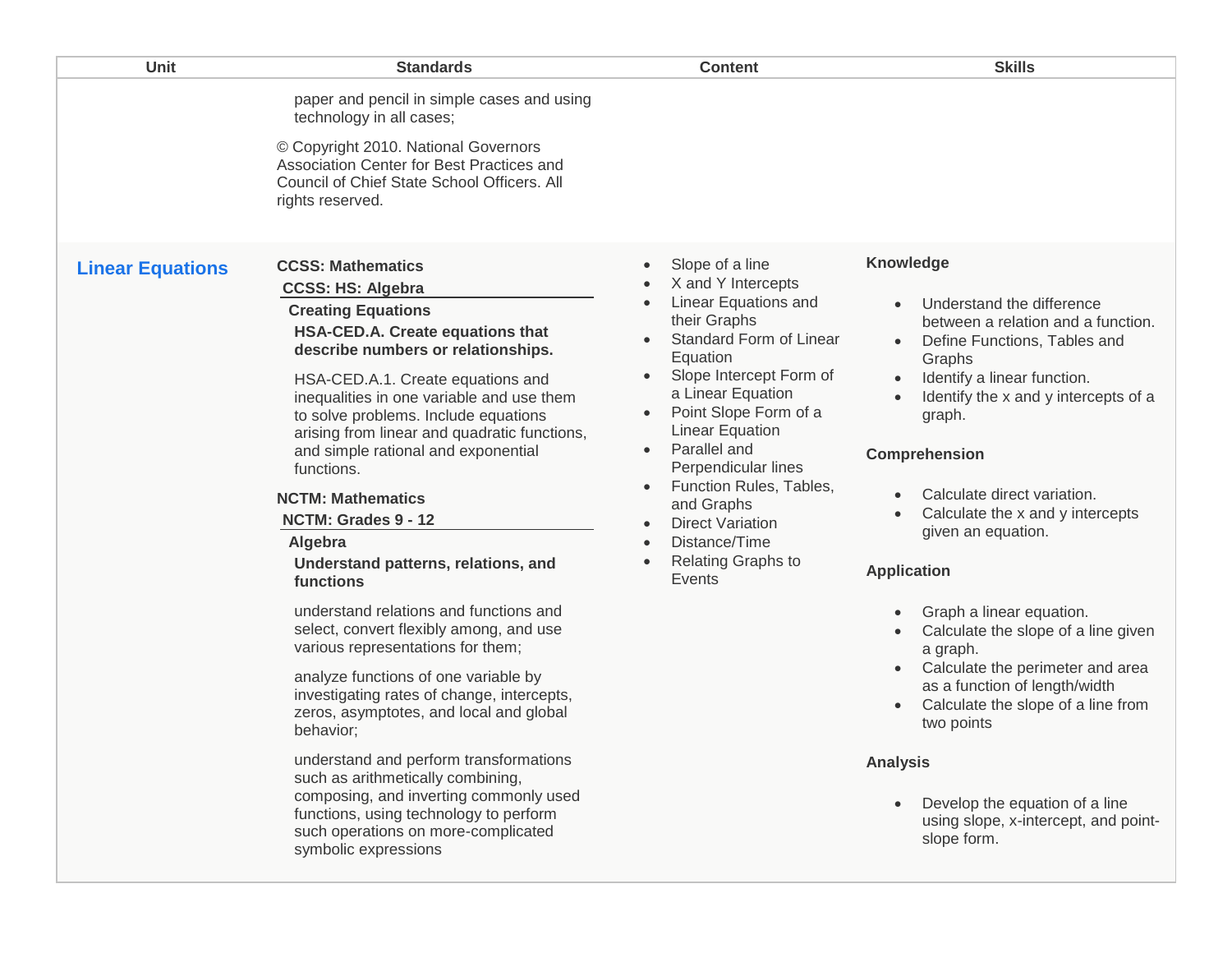| Unit | <b>Standards</b>                                                                                                                                                                                       | <b>Content</b> | <b>Skills</b>                                                                                                                                                                                            |
|------|--------------------------------------------------------------------------------------------------------------------------------------------------------------------------------------------------------|----------------|----------------------------------------------------------------------------------------------------------------------------------------------------------------------------------------------------------|
|      | understand and compare the properties of<br>classes of functions, including exponential,<br>polynomial, rational, logarithmic, and<br>periodic functions;<br>interpret representations of functions of |                | Construct the equation of a line in<br>$\bullet$<br>standard form, slope intercept<br>form, or point slope form.<br>Distinguish whether a relation is a<br>$\bullet$<br>function given a table or graph. |
|      | two variables                                                                                                                                                                                          |                | <b>Synthesis</b>                                                                                                                                                                                         |
|      | Represent and analyze mathematical<br>situations and structures using<br>algebraic symbols                                                                                                             |                | Develop and Linear Equation<br>$\bullet$<br>given data. (Best fit line)                                                                                                                                  |
|      | use a variety of symbolic representations,<br>including recursive and parametric<br>equations, for functions and relations;                                                                            |                | Match a graph to an event.<br>$\bullet$<br><b>Evaluation</b>                                                                                                                                             |
|      | Use mathematical models to represent<br>and understand quantitative<br>relationships                                                                                                                   |                | Summarize data to solve<br>$\bullet$<br>Distance/Time problems                                                                                                                                           |
|      | identify essential quantitative relationships<br>in a situation and determine the class or<br>classes of functions that might model the<br>relationships;                                              |                | $\bullet$                                                                                                                                                                                                |
|      | use symbolic expressions, including<br>iterative and recursive forms, to represent<br>relationships arising from various contexts;                                                                     |                |                                                                                                                                                                                                          |
|      | <b>Geometry</b>                                                                                                                                                                                        |                |                                                                                                                                                                                                          |
|      | Apply transformations and use<br>symmetry to analyze mathematical<br>situations                                                                                                                        |                |                                                                                                                                                                                                          |
|      | understand and represent translations,<br>reflections, rotations, and dilations of<br>objects in the plane by using sketches,<br>coordinates, vectors, function notation, and<br>matrices;             |                |                                                                                                                                                                                                          |
|      | <b>Data Analysis &amp; Probability</b>                                                                                                                                                                 |                |                                                                                                                                                                                                          |
|      | Select and use appropriate statistical<br>methods to analyze data                                                                                                                                      |                |                                                                                                                                                                                                          |
|      |                                                                                                                                                                                                        |                |                                                                                                                                                                                                          |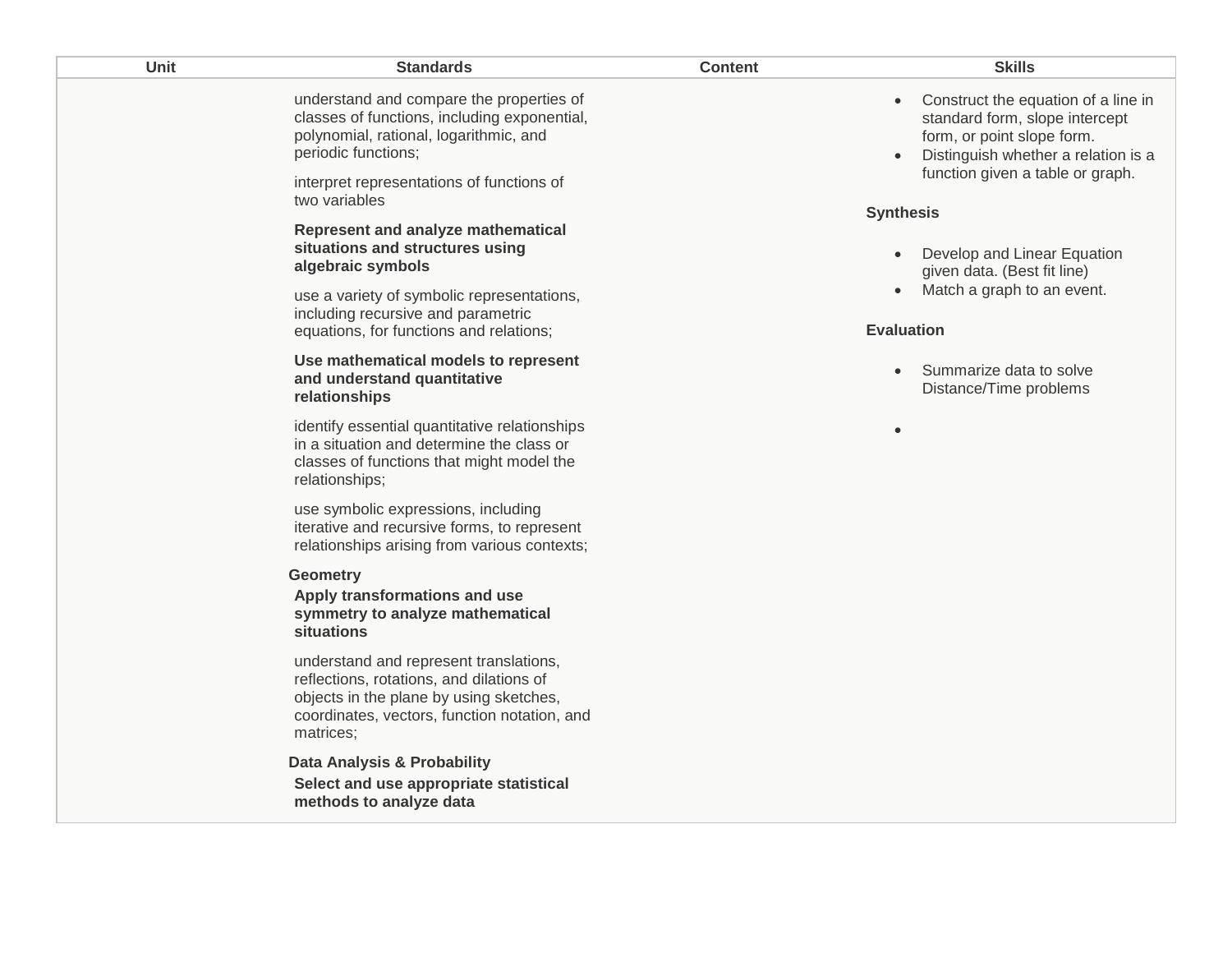| <b>Unit</b>                                  | <b>Standards</b>                                                                                                                                                                                                                                                                                                                                                                                                                                                                                                                                                                                                                                                                                                                                                                                                                                                                           | <b>Content</b>                                                                                                                                                                                                                                                                                                                                                                                                                   | <b>Skills</b>                                                                                                                                                                                                                                                                                                                                                                                                                                                                                                                                                                                                                                                     |
|----------------------------------------------|--------------------------------------------------------------------------------------------------------------------------------------------------------------------------------------------------------------------------------------------------------------------------------------------------------------------------------------------------------------------------------------------------------------------------------------------------------------------------------------------------------------------------------------------------------------------------------------------------------------------------------------------------------------------------------------------------------------------------------------------------------------------------------------------------------------------------------------------------------------------------------------------|----------------------------------------------------------------------------------------------------------------------------------------------------------------------------------------------------------------------------------------------------------------------------------------------------------------------------------------------------------------------------------------------------------------------------------|-------------------------------------------------------------------------------------------------------------------------------------------------------------------------------------------------------------------------------------------------------------------------------------------------------------------------------------------------------------------------------------------------------------------------------------------------------------------------------------------------------------------------------------------------------------------------------------------------------------------------------------------------------------------|
|                                              | recognize how linear transformations of<br>univariate data affect shape, center, and<br>spread;<br>identify trends in bivariate data and find<br>functions that model the data or transform<br>the data so that they can be modeled.<br>© Copyright 2010. National Governors<br>Association Center for Best Practices and<br>Council of Chief State School Officers. All<br>rights reserved.                                                                                                                                                                                                                                                                                                                                                                                                                                                                                               |                                                                                                                                                                                                                                                                                                                                                                                                                                  |                                                                                                                                                                                                                                                                                                                                                                                                                                                                                                                                                                                                                                                                   |
| <b>Systems of Linear</b><br><b>Equations</b> | <b>CCSS: Mathematics</b><br><b>CCSS: HS: Algebra</b><br><b>Creating Equations</b><br>HSA-CED.A. Create equations that<br>describe numbers or relationships.<br>HSA-CED.A.1. Create equations and<br>inequalities in one variable and use them<br>to solve problems. Include equations<br>arising from linear and quadratic functions,<br>and simple rational and exponential<br>functions.<br>HSA-CED.A.2. Create equations in two or<br>more variables to represent relationships<br>between quantities; graph equations on<br>coordinate axes with labels and scales.<br><b>Reasoning with Equations &amp; Inequalities</b><br>HSA-REI.B. Solve equations and<br>inequalities in one variable.<br>HSA-REI.B.3. Solve linear equations and<br>inequalities in one variable, including<br>equations with coefficients represented by<br>letters.<br>HSA-REI.C. Solve systems of equations. | <b>Applying Linear</b><br><b>Functions</b><br>Parallel and<br>Perpendicular Lines<br><b>Graphing Method of</b><br>$\bullet$<br><b>Solving Equations</b><br>Substitution Method of<br>$\bullet$<br><b>Solving Equations</b><br>Addition/Subtraction<br>$\bullet$<br>Method of Solving<br>Equations<br>Problem Solving<br>$\bullet$<br><b>Strategies</b><br><b>Scatter Plots</b><br>Solve and Graph<br>Absolute Value<br>Equations | Knowledge<br>Define slope, point and line.<br>$\bullet$<br>Identify different methods of<br>$\bullet$<br>solving linear equations<br><b>Comprehension</b><br>Calculate the slope given two<br>$\bullet$<br>points or an equation.<br>Understand which method to use<br>to solve a system of equations<br><b>Application</b><br>Solve absolute value equations<br>$\bullet$<br>Graph absolute value equations<br>$\bullet$<br>Graph a system of equations<br>$\bullet$<br>Identify solutions set of a system<br>$\bullet$<br>of equations<br><b>Analysis</b><br>Explain when a system of<br>$\bullet$<br>equations will have no solution or<br>infinite solutions. |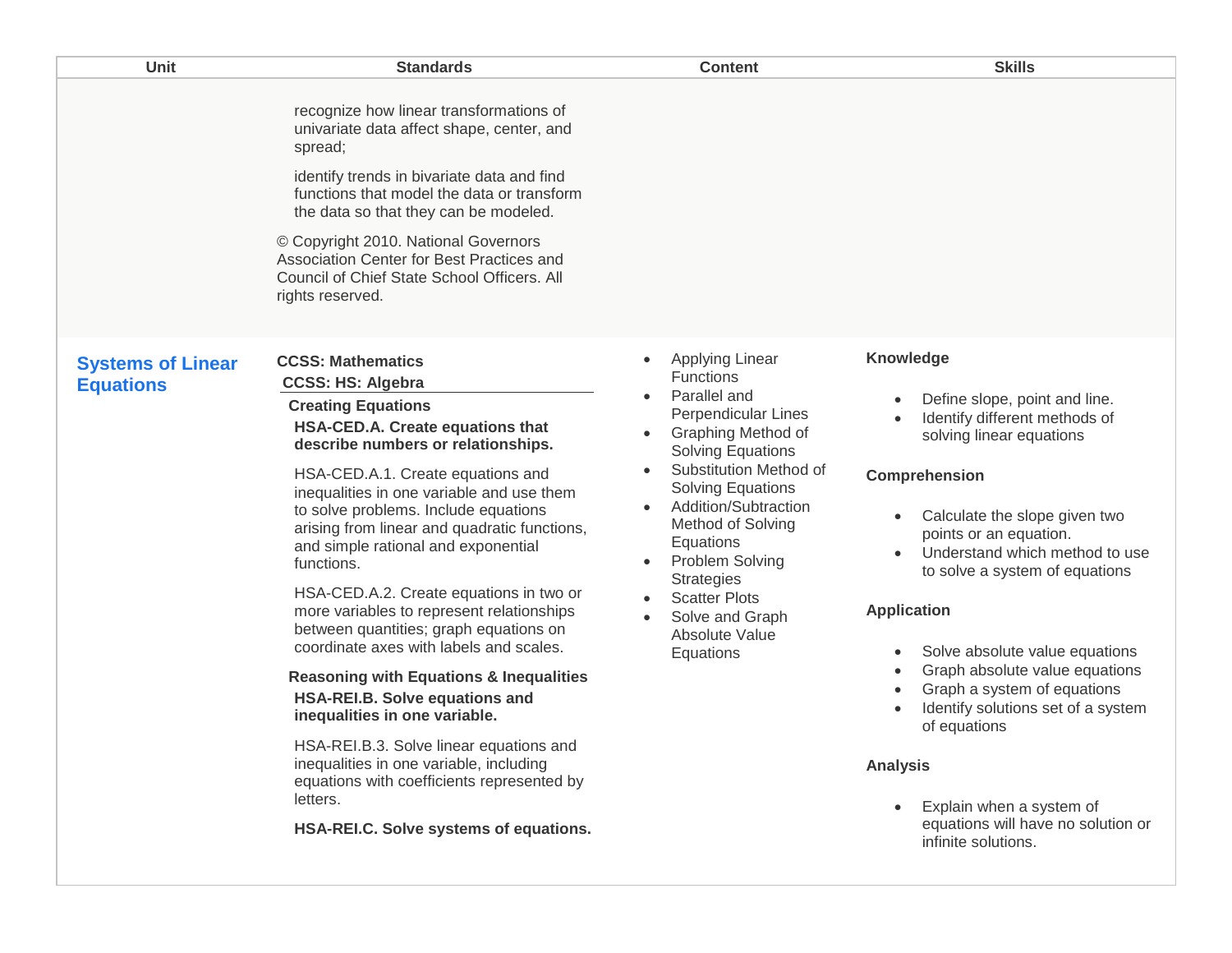| Unit | <b>Standards</b>                                                                                                                                                                                                               | <b>Content</b> | <b>Skills</b>                                                                                                  |
|------|--------------------------------------------------------------------------------------------------------------------------------------------------------------------------------------------------------------------------------|----------------|----------------------------------------------------------------------------------------------------------------|
|      | HSA-REI.C.6. Solve systems of linear<br>equations exactly and approximately (e.g.,<br>with graphs), focusing on pairs of linear<br>equations in two variables.                                                                 |                | <b>Synthesis</b><br>Develop a Parallel or<br>$\bullet$<br>Perpendicular line given a point<br>and an equation. |
|      | HSA-REI.D. Represent and solve<br>equations and inequalities graphically.                                                                                                                                                      |                | Predict the line of best-fit, given a<br>scatter plot.                                                         |
|      | HSA-REI.D.10. Understand that the graph<br>of an equation in two variables is the set of<br>all its solutions plotted in the coordinate<br>plane, often forming a curve (which could<br>be a line).                            |                |                                                                                                                |
|      | <b>NCTM: Mathematics</b><br>NCTM: Grades 9 - 12                                                                                                                                                                                |                |                                                                                                                |
|      | Algebra<br>Understand patterns, relations, and<br>functions                                                                                                                                                                    |                |                                                                                                                |
|      | generalize patterns using explicitly defined<br>and recursively defined functions;                                                                                                                                             |                |                                                                                                                |
|      | understand and perform transformations<br>such as arithmetically combining,<br>composing, and inverting commonly used<br>functions, using technology to perform<br>such operations on more-complicated<br>symbolic expressions |                |                                                                                                                |
|      | interpret representations of functions of<br>two variables                                                                                                                                                                     |                |                                                                                                                |
|      | Use mathematical models to represent<br>and understand quantitative<br>relationships                                                                                                                                           |                |                                                                                                                |
|      | draw reasonable conclusions about a<br>situation being modeled.                                                                                                                                                                |                |                                                                                                                |
|      | Analyze change in various contexts                                                                                                                                                                                             |                |                                                                                                                |
|      | approximate and interpret rates of change<br>from graphical and numerical data.                                                                                                                                                |                |                                                                                                                |
|      |                                                                                                                                                                                                                                |                |                                                                                                                |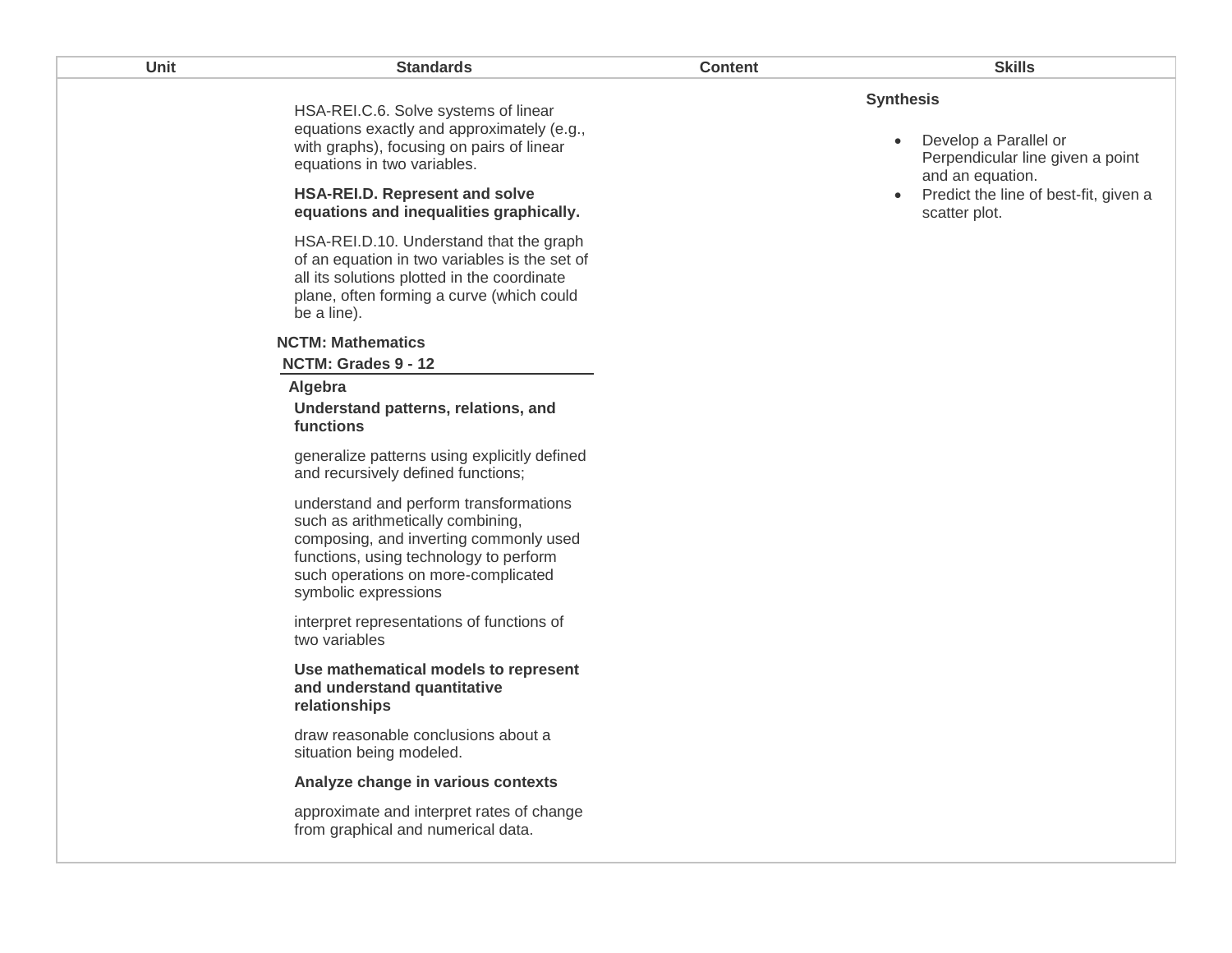|                                            | © Copyright 2010. National Governors<br>Association Center for Best Practices and<br>Council of Chief State School Officers. All<br>rights reserved.                                                                                                                                                                                                                                                                                                                                                                                                                                                                                                                                                                                                                                                                                                                                                                                                                                                                               |                                                                                                                                                                                                                                                                                                                                                        |                                                                                                                                                                                                                                                                                                                                                                                                                                                                                                                                                               |
|--------------------------------------------|------------------------------------------------------------------------------------------------------------------------------------------------------------------------------------------------------------------------------------------------------------------------------------------------------------------------------------------------------------------------------------------------------------------------------------------------------------------------------------------------------------------------------------------------------------------------------------------------------------------------------------------------------------------------------------------------------------------------------------------------------------------------------------------------------------------------------------------------------------------------------------------------------------------------------------------------------------------------------------------------------------------------------------|--------------------------------------------------------------------------------------------------------------------------------------------------------------------------------------------------------------------------------------------------------------------------------------------------------------------------------------------------------|---------------------------------------------------------------------------------------------------------------------------------------------------------------------------------------------------------------------------------------------------------------------------------------------------------------------------------------------------------------------------------------------------------------------------------------------------------------------------------------------------------------------------------------------------------------|
| <b>Mid Term Exam</b>                       |                                                                                                                                                                                                                                                                                                                                                                                                                                                                                                                                                                                                                                                                                                                                                                                                                                                                                                                                                                                                                                    |                                                                                                                                                                                                                                                                                                                                                        |                                                                                                                                                                                                                                                                                                                                                                                                                                                                                                                                                               |
| <b>Polynomials and</b><br><b>Exponents</b> | <b>CCSS: Mathematics</b><br><b>CCSS: HS: Algebra</b><br><b>Arithmetic with Polynomials &amp; Rational</b><br><b>Functions</b><br><b>HSA-APR.A. Perform arithmetic</b><br>operations on polynomials.<br>HSA-APR.A.1. Understand that<br>polynomials form a system analogous to<br>the integers, namely, they are closed<br>under the operations of addition,<br>subtraction, and multiplication; add,<br>subtract, and multiply polynomials.<br><b>HSA-APR.B. Understand the</b><br>relationship between zeros and factors<br>of polynomials.<br>HSA-APR.B.2. Know and apply the<br>Remainder Theorem: For a polynomial $p(x)$<br>and a number a, the remainder on division<br>by $x - a$ is $p(a)$ , so $p(a) = 0$ if and only if (x<br>$-$ a) is a factor of $p(x)$ .<br>HSA-APR.B.3. Identify zeros of<br>polynomials when suitable factorizations<br>are available, and use the zeros to<br>construct a rough graph of the function<br>defined by the polynomial.<br>HSA-APR.C. Use polynomial identities<br>to solve problems. | <b>Adding and Subtracting</b><br>$\bullet$<br>Polynomials<br>Degree of Polynomial<br>$\bullet$<br>Integer Exponents<br>$\bullet$<br>Multiplying<br>$\bullet$<br>Monomials<br>$\circ$<br>Monomial by a<br>$\circ$<br>Polynomial<br>Polynomials<br>$\circ$<br><b>Binomials</b><br>$\circ$<br><b>Polynomial Function</b><br>Problem solving<br>strategies | <b>Knowledge</b><br>Identify the degree of a<br>$\bullet$<br>polynomial.<br>Define an exponent.<br>List components of expressions as<br>like terms.<br>Comprehension<br>Simplify expressions involving<br>monomial-monomial and<br>monomial-polynomial<br>multiplication.<br>Write and simplify expressions<br>involving exponents.<br><b>Application</b><br>Multiply monomials, binomials and<br>$\bullet$<br>polynomials.<br>Use rules of exponents to solve<br>$\bullet$<br>equations.<br><b>Analysis</b><br>Use different strategies to solve<br>problems |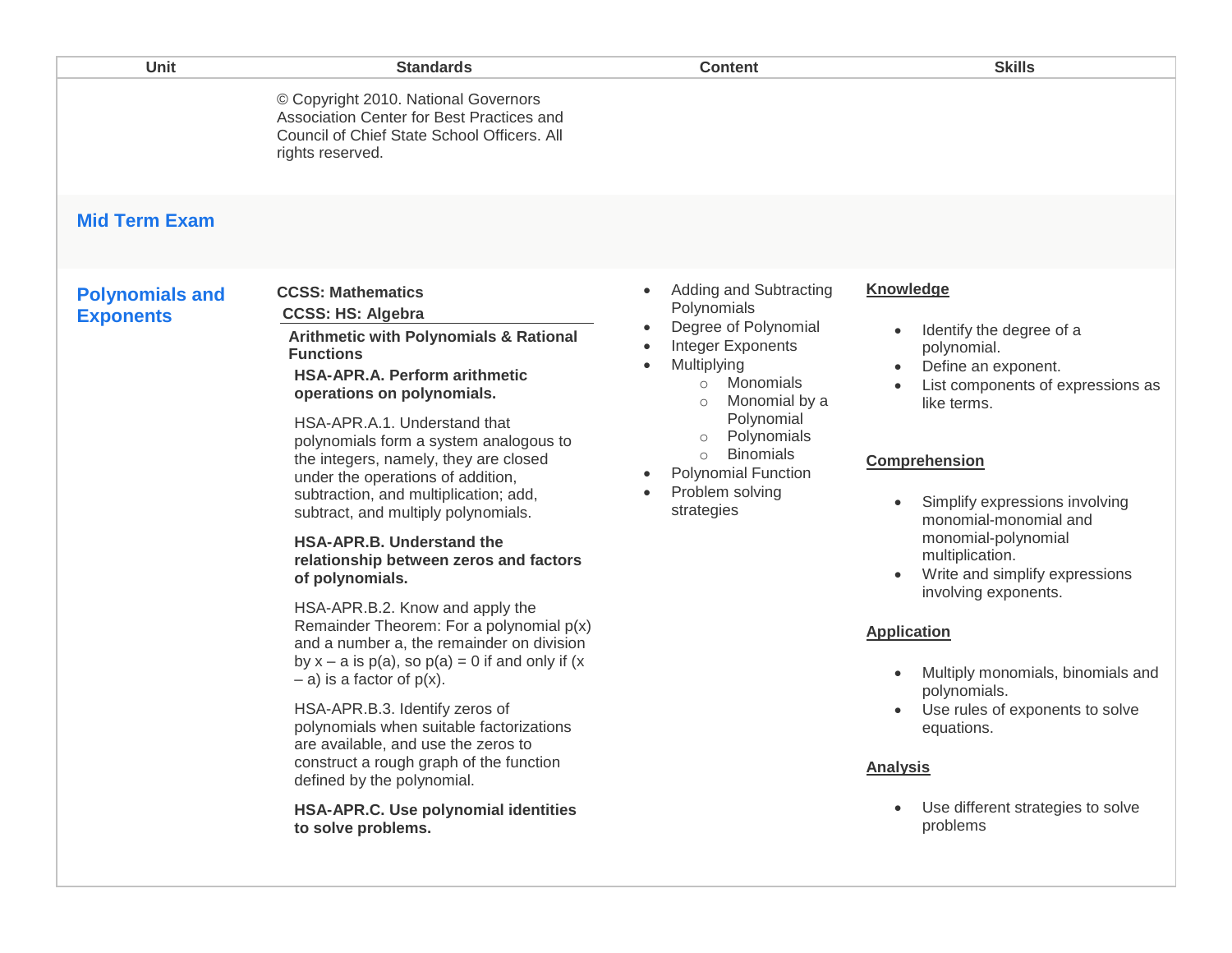| Unit             | <b>Standards</b>                                                                                                                                                                                                                                                                                                                                                    | <b>Content</b>                                                                                                                                                                         | <b>Skills</b>                                                                                |
|------------------|---------------------------------------------------------------------------------------------------------------------------------------------------------------------------------------------------------------------------------------------------------------------------------------------------------------------------------------------------------------------|----------------------------------------------------------------------------------------------------------------------------------------------------------------------------------------|----------------------------------------------------------------------------------------------|
|                  | HSA-APR.C.4. Prove polynomial identities<br>and use them to describe numerical<br>relationships.                                                                                                                                                                                                                                                                    |                                                                                                                                                                                        |                                                                                              |
|                  | <b>HSA-APR.D. Rewrite rational</b><br>expressions.                                                                                                                                                                                                                                                                                                                  |                                                                                                                                                                                        |                                                                                              |
|                  | HSA-APR.D.6. Rewrite simple rational<br>expressions in different forms; write<br>$a(x)/b(x)$ in the form $q(x) + r(x)/b(x)$ , where<br>$a(x)$ , $b(x)$ , $q(x)$ , and $r(x)$ are polynomials<br>with the degree of $r(x)$ less than the degree<br>of b(x), using inspection, long division, or,<br>for the more complicated examples, a<br>computer algebra system. |                                                                                                                                                                                        |                                                                                              |
|                  | <b>NCTM: Mathematics</b><br>NCTM: Grades 9 - 12                                                                                                                                                                                                                                                                                                                     |                                                                                                                                                                                        |                                                                                              |
|                  | Algebra<br>Understand patterns, relations, and<br>functions                                                                                                                                                                                                                                                                                                         |                                                                                                                                                                                        |                                                                                              |
|                  | understand and compare the properties of<br>classes of functions, including exponential,<br>polynomial, rational, logarithmic, and<br>periodic functions;                                                                                                                                                                                                           |                                                                                                                                                                                        |                                                                                              |
|                  | © Copyright 2010. National Governors<br>Association Center for Best Practices and<br>Council of Chief State School Officers. All<br>rights reserved.                                                                                                                                                                                                                |                                                                                                                                                                                        |                                                                                              |
| <b>Factoring</b> | <b>CCSS: Mathematics</b><br><b>CCSS: HS: Algebra</b><br><b>Seeing Structure in Expressions</b><br>HSA-SSE.B. Write expressions in<br>equivalent forms to solve problems.                                                                                                                                                                                            | Factoring<br>$\bullet$<br><b>Binomials</b><br>$\circ$<br>Difference of<br>$\circ$<br><b>Two Square</b><br>Perfect Square<br>$\circ$<br>Trinomials<br><b>Trial and Error</b><br>$\circ$ | <b>Knowledge</b><br>List factors to solve a polynomial<br>equations.<br><b>Comprehension</b> |
|                  |                                                                                                                                                                                                                                                                                                                                                                     | Trinomials<br>$\circ$<br><b>Factoring by Grouping</b><br>$\bullet$                                                                                                                     |                                                                                              |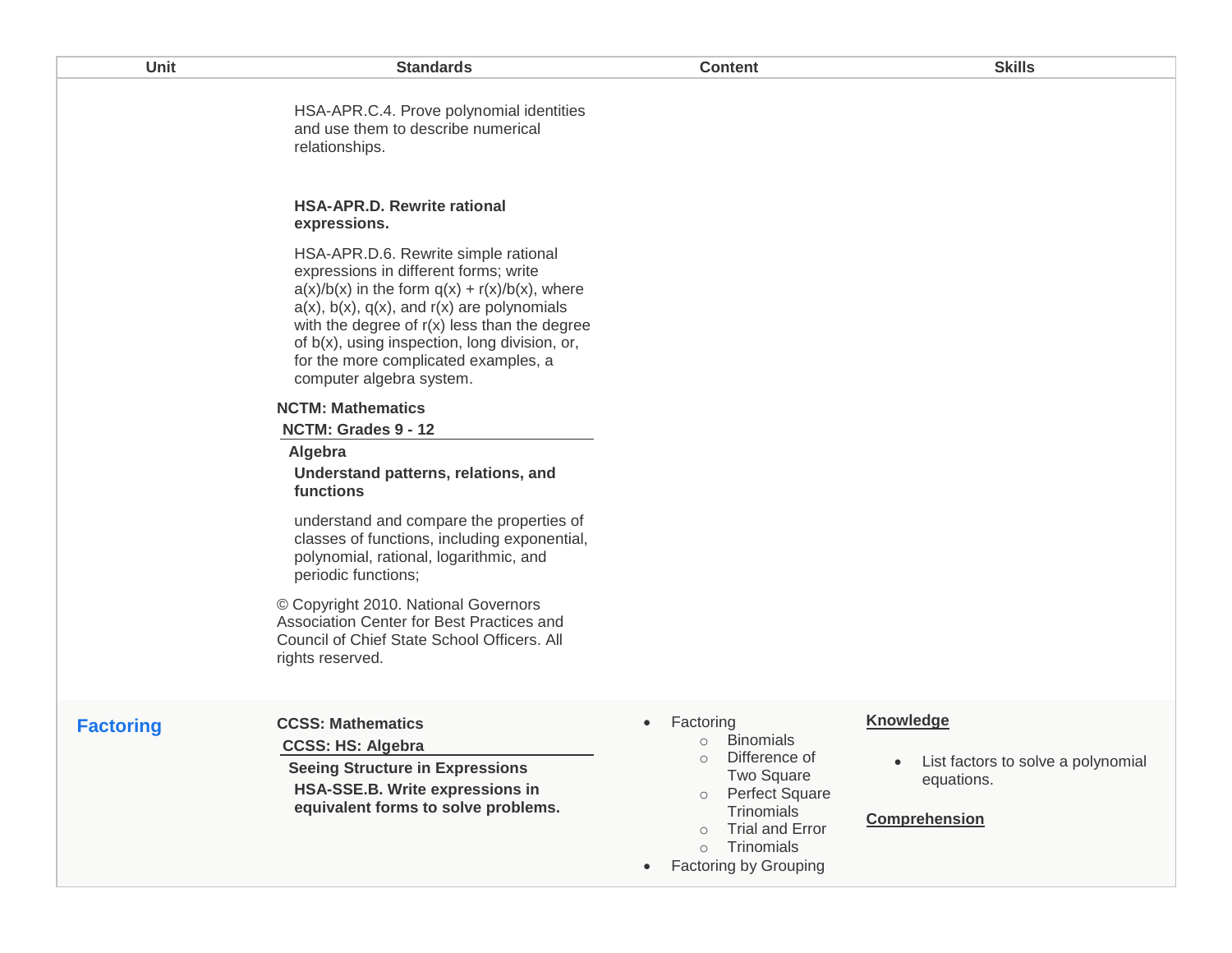| Unit | <b>Standards</b>                                                                                                                                                                                                                                                                                                                                             | <b>Content</b>                                                                                                                                                           | <b>Skills</b>                                                                                                                                               |
|------|--------------------------------------------------------------------------------------------------------------------------------------------------------------------------------------------------------------------------------------------------------------------------------------------------------------------------------------------------------------|--------------------------------------------------------------------------------------------------------------------------------------------------------------------------|-------------------------------------------------------------------------------------------------------------------------------------------------------------|
|      | HSA-SSE.B.3a. Factor a quadratic<br>expression to reveal the zeros of the<br>function it defines.<br><b>Arithmetic with Polynomials &amp; Rational</b><br><b>Functions</b><br><b>HSA-APR.B. Understand the</b><br>relationship between zeros and factors<br>of polynomials.                                                                                  | <b>Greatest Common</b><br>Factor<br><b>Prime Factorization</b><br>Solving Equations by<br>Factoring<br><b>Zero Product Property</b><br>Explore patterns for<br>Factoring | Describe the process of "Factoring<br>by Grouping" and explain why it<br>works.<br><b>Application</b><br>Apply the FOIL method to check<br>answers.         |
|      | HSA-APR.B.2. Know and apply the<br>Remainder Theorem: For a polynomial p(x)<br>and a number a, the remainder on division<br>by $x - a$ is $p(a)$ , so $p(a) = 0$ if and only if $(x$<br>$-$ a) is a factor of $p(x)$ .                                                                                                                                       |                                                                                                                                                                          | Factor expressions and equations.<br>Solve an equation by factoring.<br><b>Analysis</b>                                                                     |
|      | HSA-APR.B.3. Identify zeros of<br>polynomials when suitable factorizations<br>are available, and use the zeros to<br>construct a rough graph of the function<br>defined by the polynomial.                                                                                                                                                                   |                                                                                                                                                                          | Identify the appropriate method to<br>factor an expression or equation.<br>Identify the GCF of polynomial<br>expressions.<br>Examine patterns for factoring |
|      | <b>Reasoning with Equations &amp; Inequalities</b><br>HSA-REI.B. Solve equations and<br>inequalities in one variable.                                                                                                                                                                                                                                        |                                                                                                                                                                          |                                                                                                                                                             |
|      | HSA-REI.B.4b. Solve quadratic equations<br>by inspection (e.g., for $x^2 = 49$ ), taking<br>square roots, completing the square, the<br>quadratic formula and factoring, as<br>appropriate to the initial form of the<br>equation. Recognize when the quadratic<br>formula gives complex solutions and write<br>them as $a \pm bi$ for real numbers a and b. |                                                                                                                                                                          |                                                                                                                                                             |
|      | <b>NCTM: Mathematics</b>                                                                                                                                                                                                                                                                                                                                     |                                                                                                                                                                          |                                                                                                                                                             |
|      | NCTM: Grades 9 - 12<br>Algebra                                                                                                                                                                                                                                                                                                                               |                                                                                                                                                                          |                                                                                                                                                             |
|      | Represent and analyze mathematical<br>situations and structures using<br>algebraic symbols                                                                                                                                                                                                                                                                   |                                                                                                                                                                          |                                                                                                                                                             |
|      | use symbolic algebra to represent and<br>explain mathematical relationships;                                                                                                                                                                                                                                                                                 |                                                                                                                                                                          |                                                                                                                                                             |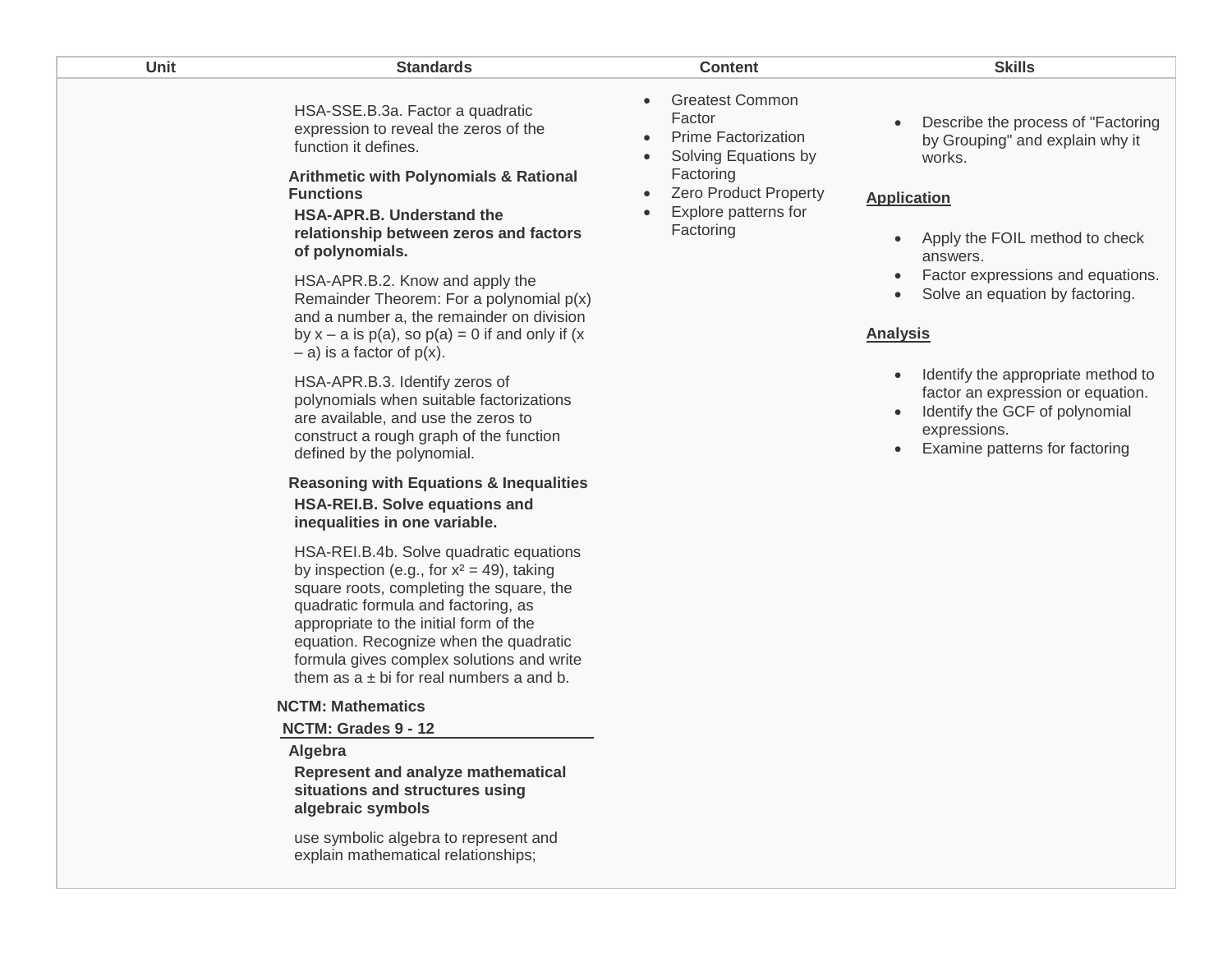| Unit                                             | <b>Standards</b>                                                                                                                                                                                                                                                                                                                                                                                                                                                                                                                                                                                                                                                                                                                                                       | <b>Content</b>                                                                                                                                                                                                                                                                                                                                                                             | <b>Skills</b>                                                                                                                                                                                                                                                                                                                                                                                                                                                                                                                         |
|--------------------------------------------------|------------------------------------------------------------------------------------------------------------------------------------------------------------------------------------------------------------------------------------------------------------------------------------------------------------------------------------------------------------------------------------------------------------------------------------------------------------------------------------------------------------------------------------------------------------------------------------------------------------------------------------------------------------------------------------------------------------------------------------------------------------------------|--------------------------------------------------------------------------------------------------------------------------------------------------------------------------------------------------------------------------------------------------------------------------------------------------------------------------------------------------------------------------------------------|---------------------------------------------------------------------------------------------------------------------------------------------------------------------------------------------------------------------------------------------------------------------------------------------------------------------------------------------------------------------------------------------------------------------------------------------------------------------------------------------------------------------------------------|
|                                                  | judge the meaning, utility, and<br>reasonableness of the results of symbol<br>manipulations, including those carried out<br>by technology.<br>Use mathematical models to represent<br>and understand quantitative<br>relationships<br>draw reasonable conclusions about a<br>situation being modeled.<br>© Copyright 2010. National Governors<br>Association Center for Best Practices and<br>Council of Chief State School Officers. All<br>rights reserved.                                                                                                                                                                                                                                                                                                          |                                                                                                                                                                                                                                                                                                                                                                                            |                                                                                                                                                                                                                                                                                                                                                                                                                                                                                                                                       |
| <b>Rational and</b><br><b>Irrational Numbers</b> | <b>CCSS: Mathematics</b><br><b>CCSS: Grade 8</b><br><b>Geometry</b><br>8.G.B. Understand and apply the<br>Pythagorean Theorem.<br>8.G.B.6. Explain a proof of the<br>Pythagorean Theorem and its converse.<br>8.G.B.7. Apply the Pythagorean Theorem<br>to determine unknown side lengths in right<br>triangles in real-world and mathematical<br>problems in two and three dimensions.<br><b>CCSS: HS: Algebra</b><br><b>Reasoning with Equations &amp; Inequalities</b><br><b>HSA-REI.A. Understand solving</b><br>equations as a process of reasoning<br>and explain the reasoning.<br>HSA-REI.A.2. Solve simple rational and<br>radical equations in one variable, and give<br>examples showing how extraneous<br>solutions may arise.<br><b>NCTM: Mathematics</b> | Multiply and Divide<br>$\bullet$<br>Radicals<br><b>Perfect Squares</b><br>$\bullet$<br>Rational and Irrational<br><b>Numbers</b><br><b>Simplify Radicals</b><br>$\bullet$<br><b>Including Variables</b><br>Assumed to be Positive<br><b>Rational Numbers as</b><br>$\bullet$<br><b>Decimals and Fractions</b><br>Pythagorean Theorem<br>$\bullet$<br><b>Radical Equations</b><br>$\bullet$ | <b>Knowledge</b><br>Identify perfect squares.<br>Identify rational and irrational<br>numbers<br>Identify repeating decimals<br>$\bullet$<br>Comprehension<br>Simplify expressions involving<br>radicals including variables<br>assumed to be positive.<br>Multiply and Divide Radicals<br>$\bullet$<br><b>Add and Subtract Radicals</b><br><b>Analysis</b><br>Simplify and rationalize radicals<br>$\bullet$<br><b>Application</b><br>Solve variable equations involving<br>radicals, including rational and<br>irrational solutions. |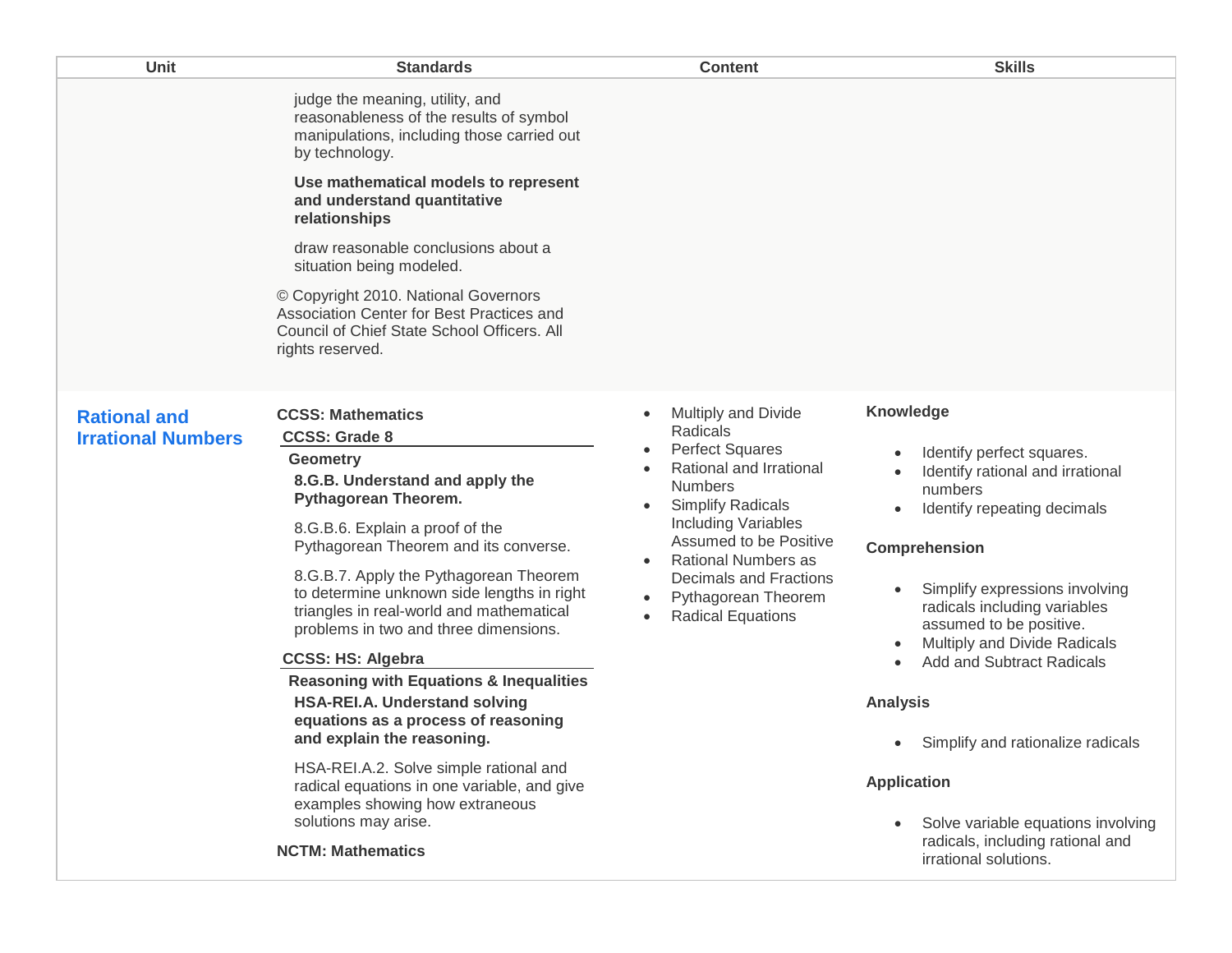| Unit                                 | <b>Standards</b>                                                                                                                                                                                                            | <b>Content</b>                                                                                                                                                                             | <b>Skills</b>                                                                                                      |
|--------------------------------------|-----------------------------------------------------------------------------------------------------------------------------------------------------------------------------------------------------------------------------|--------------------------------------------------------------------------------------------------------------------------------------------------------------------------------------------|--------------------------------------------------------------------------------------------------------------------|
|                                      | NCTM: Grades 9 - 12<br>Algebra<br>Understand patterns, relations, and<br>functions                                                                                                                                          |                                                                                                                                                                                            | Use the Pythagorean theorem to<br>solve problems                                                                   |
|                                      | understand relations and functions and<br>select, convert flexibly among, and use<br>various representations for them;                                                                                                      |                                                                                                                                                                                            |                                                                                                                    |
|                                      | Represent and analyze mathematical<br>situations and structures using<br>algebraic symbols                                                                                                                                  |                                                                                                                                                                                            |                                                                                                                    |
|                                      | understand the meaning of equivalent<br>forms of expressions, equations,<br>inequalities, and relations;                                                                                                                    |                                                                                                                                                                                            |                                                                                                                    |
|                                      | judge the meaning, utility, and<br>reasonableness of the results of symbol<br>manipulations, including those carried out<br>by technology.                                                                                  |                                                                                                                                                                                            |                                                                                                                    |
|                                      | © Copyright 2010. National Governors<br>Association Center for Best Practices and<br>Council of Chief State School Officers. All<br>rights reserved.                                                                        |                                                                                                                                                                                            |                                                                                                                    |
| <b>Quadratic</b><br><b>Equations</b> | <b>CCSS: Mathematics</b><br><b>CCSS: HS: Algebra</b><br><b>Creating Equations</b><br>HSA-CED.A. Create equations that<br>describe numbers or relationships.                                                                 | Quadratic Formula<br>$\bullet$<br><b>Quadratic Equations</b><br>with Perfect Squares<br><b>Methods of Solving</b><br><b>Quadratic Equations</b><br><b>Graphs of Quadratic</b><br>$\bullet$ | Knowledge<br>Identify quadratic formula<br>Identify components of a quadratic<br>graph<br>Identify perfect squares |
|                                      | HSA-CED.A.1. Create equations and<br>inequalities in one variable and use them<br>to solve problems. Include equations<br>arising from linear and quadratic functions,<br>and simple rational and exponential<br>functions. | Equations                                                                                                                                                                                  | Explain why the quadratic formula<br>can be used to solve all quadratic<br>equations<br>Comprehension              |
|                                      | <b>Reasoning with Equations &amp; Inequalities</b><br>HSA-REI.B. Solve equations and<br>inequalities in one variable.                                                                                                       |                                                                                                                                                                                            | Understand which method to use<br>to solve a quadratic equation                                                    |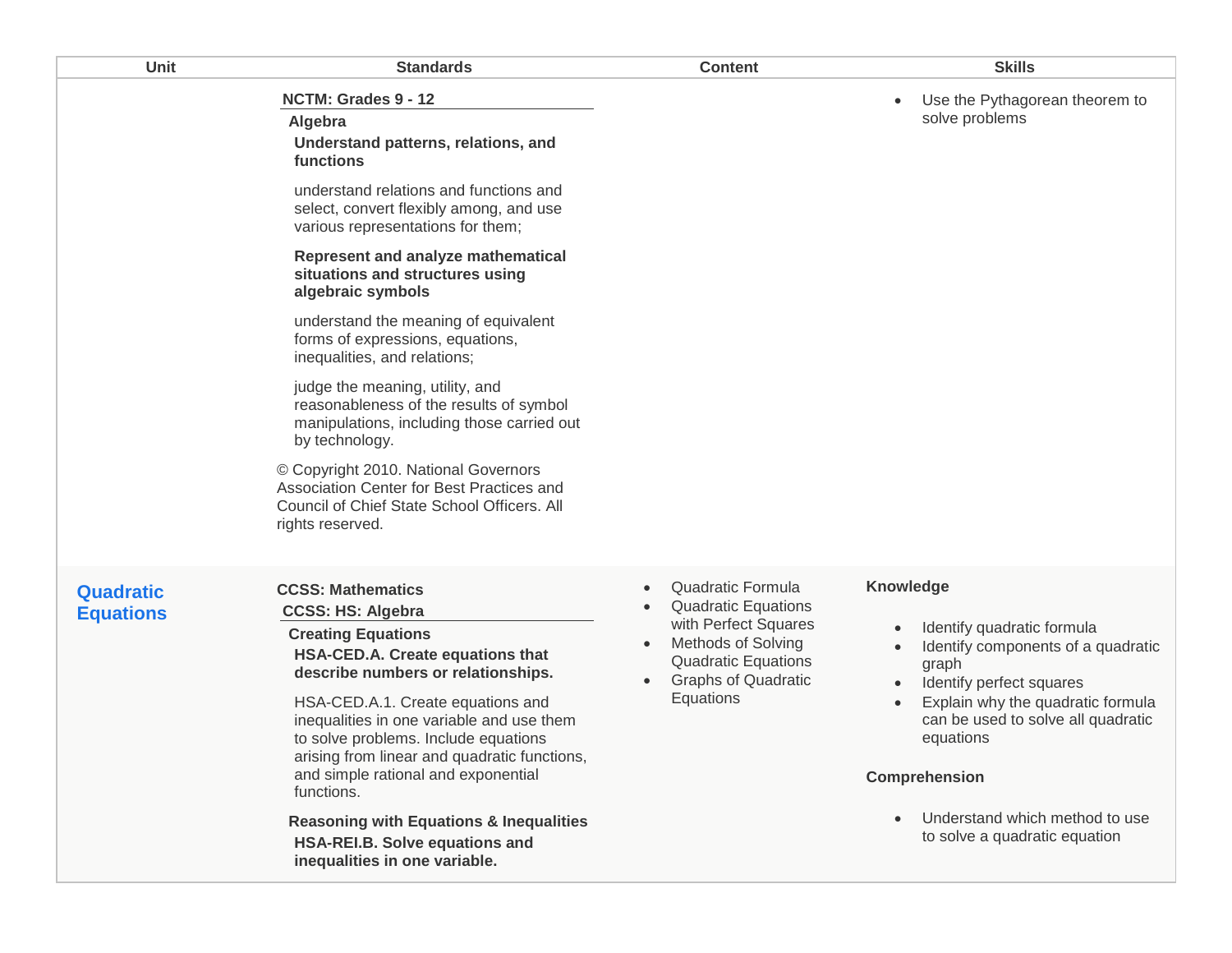| Unit                                                                     | <b>Standards</b>                                                                                                                                                                                                                                                                                                                                                                                                                                                                                                                                                                                                                                                                           | <b>Content</b>                                                                                                                                                                         | <b>Skills</b>                                                                                                                                                                                                                                                                                                                                                                                                                                                           |
|--------------------------------------------------------------------------|--------------------------------------------------------------------------------------------------------------------------------------------------------------------------------------------------------------------------------------------------------------------------------------------------------------------------------------------------------------------------------------------------------------------------------------------------------------------------------------------------------------------------------------------------------------------------------------------------------------------------------------------------------------------------------------------|----------------------------------------------------------------------------------------------------------------------------------------------------------------------------------------|-------------------------------------------------------------------------------------------------------------------------------------------------------------------------------------------------------------------------------------------------------------------------------------------------------------------------------------------------------------------------------------------------------------------------------------------------------------------------|
|                                                                          | HSA-REI.B.4. Solve quadratic equations in<br>one variable.<br>HSA-REI.B.4b. Solve quadratic equations<br>by inspection (e.g., for $x^2 = 49$ ), taking<br>square roots, completing the square, the<br>quadratic formula and factoring, as<br>appropriate to the initial form of the<br>equation. Recognize when the quadratic<br>formula gives complex solutions and write<br>them as $a \pm bi$ for real numbers a and b.<br>© Copyright 2010. National Governors<br>Association Center for Best Practices and<br>Council of Chief State School Officers. All<br>rights reserved.                                                                                                         |                                                                                                                                                                                        | <b>Application</b><br>Apply the quadratic formula to<br>$\bullet$<br>solve equations<br>Identify solutions set of a quadratic<br>$\bullet$<br>equation<br><b>Analysis</b><br>Select the best method for solving<br>$\bullet$<br>a quadratic equation<br>Analyze a quadratic function<br>$\bullet$                                                                                                                                                                       |
| <b>Rational</b><br><b>Expressions</b><br>(Algebraic<br><b>Fractions)</b> | <b>CCSS: Mathematics</b><br><b>CCSS: HS: Algebra</b><br><b>Arithmetic with Polynomials &amp; Rational</b><br><b>Functions</b><br><b>HSA-APR.D. Rewrite rational</b><br>expressions.<br>HSA-APR.D.7. (+) Understand that rational<br>expressions form a system analogous to<br>the rational numbers, closed under<br>addition, subtraction, multiplication, and<br>division by a nonzero rational expression;<br>add, subtract, multiply, and divide rational<br>expressions.<br><b>NCTM: Mathematics</b><br>NCTM: Grades 9 - 12<br>Algebra<br>Understand patterns, relations, and<br>functions<br>understand and compare the properties of<br>classes of functions, including exponential, | Adding and Subtracting<br><b>Rational Expressions</b><br>Multiplying and Dividing<br><b>Rational Expressions</b><br>Polynomial Long<br>Division<br>Simplifying Rational<br>Expressions | Knowledge<br>Recognize the possible values of a<br>variable in the denominator of a<br>variable expression.<br>Use Polynomial Long Division to<br>$\bullet$<br>calculate a quotient.<br><b>Comprehension</b><br>Simplify rational expressions.<br><b>Application</b><br>Use knowledge of a LCD to add or<br>$\bullet$<br>subtract rational expressions.<br>Use knowledge of factoring to<br>$\bullet$<br>multiply and divide rational<br>expressions<br><b>Analysis</b> |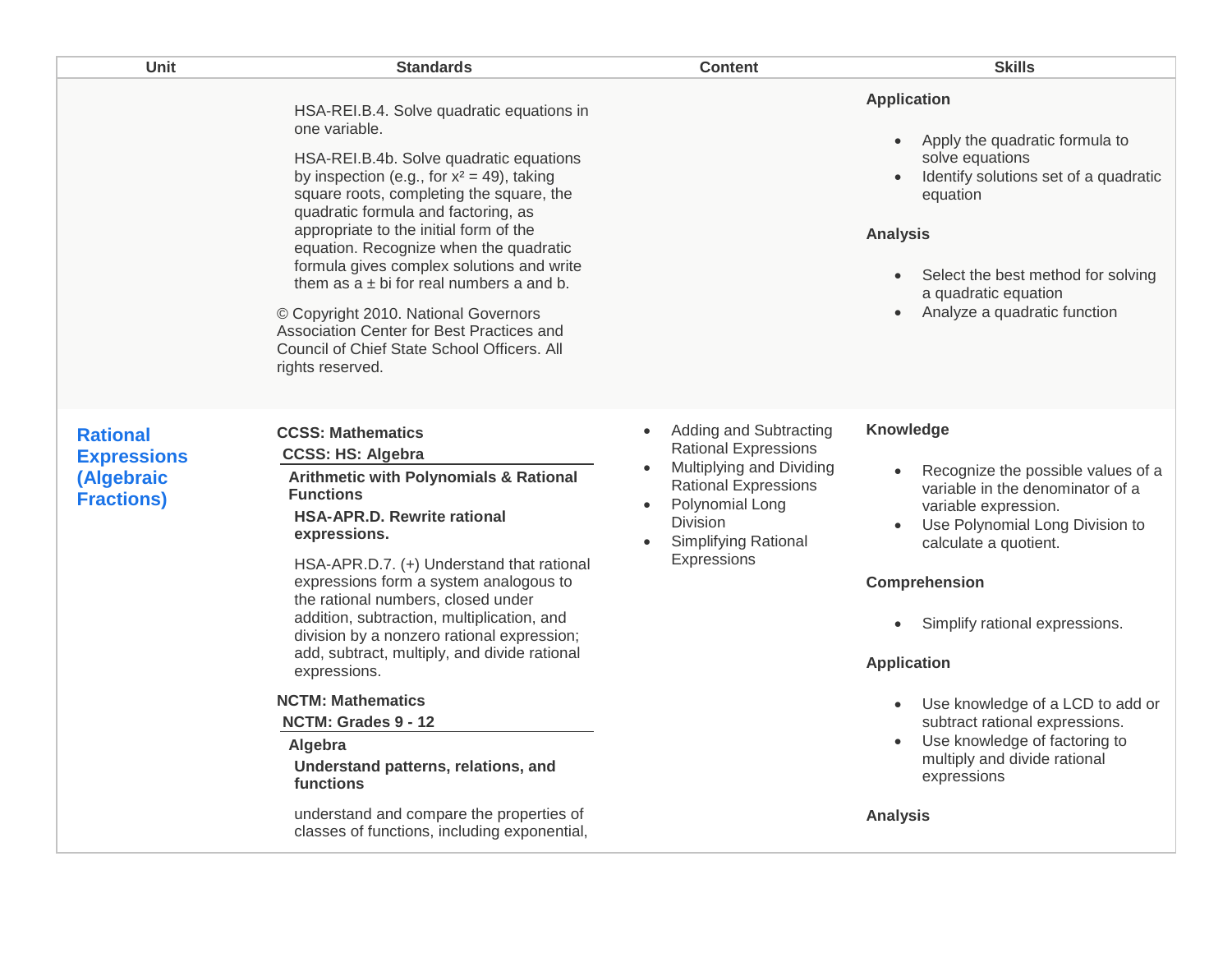| Unit                                          | <b>Standards</b>                                                                                                                                                                                                                                                                                                                                                                                                                                                                                                                                                                                                                                                                                                                                                                                                                                                                                | <b>Content</b>                                                                                                                                                                                                                                                                                                                                                                                                                                                                                                                                                                                                                                                  | <b>Skills</b>                                                                                                                                                                                                                                                                                                                                                                                                                                                                                                                                                                                                                                 |
|-----------------------------------------------|-------------------------------------------------------------------------------------------------------------------------------------------------------------------------------------------------------------------------------------------------------------------------------------------------------------------------------------------------------------------------------------------------------------------------------------------------------------------------------------------------------------------------------------------------------------------------------------------------------------------------------------------------------------------------------------------------------------------------------------------------------------------------------------------------------------------------------------------------------------------------------------------------|-----------------------------------------------------------------------------------------------------------------------------------------------------------------------------------------------------------------------------------------------------------------------------------------------------------------------------------------------------------------------------------------------------------------------------------------------------------------------------------------------------------------------------------------------------------------------------------------------------------------------------------------------------------------|-----------------------------------------------------------------------------------------------------------------------------------------------------------------------------------------------------------------------------------------------------------------------------------------------------------------------------------------------------------------------------------------------------------------------------------------------------------------------------------------------------------------------------------------------------------------------------------------------------------------------------------------------|
|                                               | polynomial, rational, logarithmic, and<br>periodic functions;<br>© Copyright 2010. National Governors<br>Association Center for Best Practices and<br>Council of Chief State School Officers. All<br>rights reserved.                                                                                                                                                                                                                                                                                                                                                                                                                                                                                                                                                                                                                                                                           |                                                                                                                                                                                                                                                                                                                                                                                                                                                                                                                                                                                                                                                                 | Defend whether rational<br>$\bullet$<br>expressions have been correctly<br>simplified, using their knowledge of<br>fraction manipulation.                                                                                                                                                                                                                                                                                                                                                                                                                                                                                                     |
| <b>Statistics &amp;</b><br><b>Probability</b> | <b>CCSS: Mathematics</b><br><b>CCSS: HS: Stats/Prob</b><br><b>Interpreting Categorical &amp; Quantitative</b><br><b>Data</b><br>HSS-ID.A. Summarize, represent, and<br>interpret data on a single count or<br>measurement variable<br>HSS-ID.A.1. Represent data with plots on<br>the real number line (dot plots, histograms,<br>and box plots).<br>HSS-ID.A.2. Use statistics appropriate to<br>the shape of the data distribution to<br>compare center (median, mean) and<br>spread (interquartile range, standard<br>deviation) of two or more different data<br>sets.<br><b>NCTM: Mathematics</b><br>NCTM: Grades 9 - 12<br>Data Analysis & Probability<br>Formulate questions that can be<br>addressed with data and collect,<br>organize, and display relevant data to<br>answer them<br>understand histograms, parallel box plots,<br>and scatterplots and use them to display<br>data; | Display of Data<br>$\bullet$<br><b>Bar Graph</b><br>$\circ$<br>Box & Whisker<br>Plot<br>Circle Graph<br>$\circ$<br>(Pie Graph)<br>Stem & Leaf<br>$\circ$<br>Plot<br>Concepts of Probability:<br>Odds<br>$\circ$<br>Simple Event<br>$\circ$<br>Independent<br>$\circ$<br>Events<br>Dependent<br>Events<br>Independent<br>$\circ$<br>Variable<br>Dependent<br>$\circ$<br>Variable<br>Compound<br>$\circ$<br>Event<br><b>Concepts of Statistics</b><br>$\bullet$<br>Domain<br>$\circ$<br>Range<br>$\circlearrowright$<br>Measure of<br>$\circ$<br>Central<br>Tendency<br>Line of Best Fit<br>Quartile<br>$\circ$<br>Interquartile<br>$\circ$<br>Outlier<br>$\circ$ | <b>Knowledge</b><br>Interpret various statistical graphs.<br>(Bar, Box & Whisker, Stem & Leaf,<br>Pie chart)<br><b>Application</b><br>Calculate the Measure of Central<br>Tendency (Mean, Median and<br>Mode)<br>Calculate the probability of event.<br>$\bullet$<br>Given the domain calculate the<br>$\bullet$<br>range and interquartile range.<br><b>Analysis</b><br>Calculate and/or make predication<br>based upon measures of central<br>tendency<br>Apply probability to practical<br>situations, including compound<br>even.<br><b>Synthesis</b><br>Recognize and evaluate random<br>processes underlying statistical<br>experiments |
|                                               | compute basic statistics and understand<br>the distinction between a statistic and a<br>parameter.                                                                                                                                                                                                                                                                                                                                                                                                                                                                                                                                                                                                                                                                                                                                                                                              |                                                                                                                                                                                                                                                                                                                                                                                                                                                                                                                                                                                                                                                                 |                                                                                                                                                                                                                                                                                                                                                                                                                                                                                                                                                                                                                                               |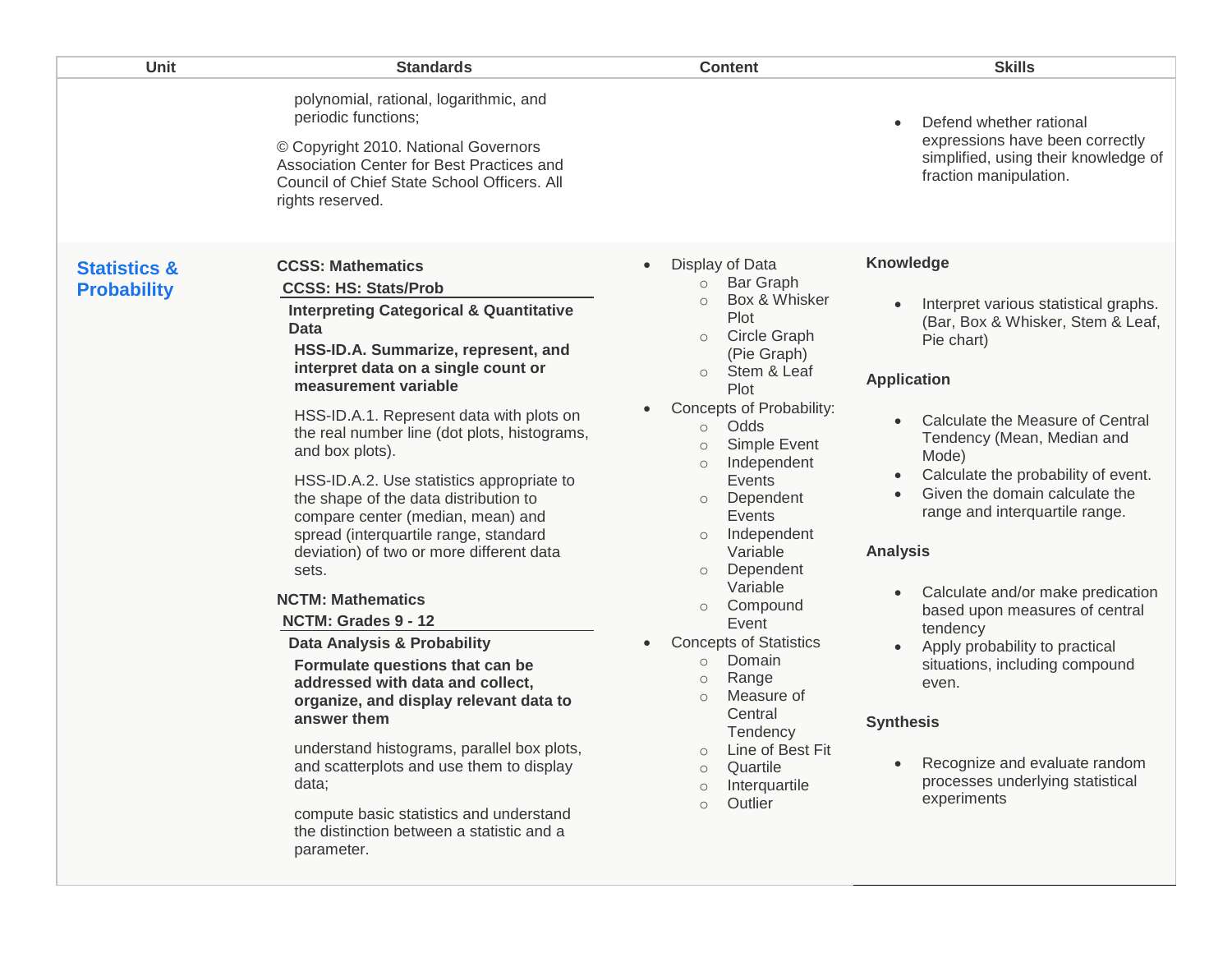| <b>Unit</b> | <b>Standards</b>                                                                                                                                                            | <b>Content</b> | <b>Skills</b> |
|-------------|-----------------------------------------------------------------------------------------------------------------------------------------------------------------------------|----------------|---------------|
|             | Develop and evaluate inferences and<br>predictions that are based on data                                                                                                   |                |               |
|             | use simulations to explore the variability of<br>sample statistics from a known population<br>and to construct sampling distributions;                                      |                |               |
|             | understand how sample statistics reflect<br>the values of population parameters and<br>use sampling distributions as the basis for<br>informal inference;                   |                |               |
|             | evaluate published reports that are based<br>on data by examining the design of the<br>study, the appropriateness of the data<br>analysis, and the validity of conclusions; |                |               |
|             | understand how basic statistical<br>techniques are used to monitor process<br>characteristics in the workplace.                                                             |                |               |
|             | Understand and apply basic concepts<br>of probability                                                                                                                       |                |               |
|             | understand the concepts of sample space<br>and probability distribution and construct<br>sample spaces and distributions in simple<br>cases;                                |                |               |
|             | use simulations to construct empirical<br>probability distributions;                                                                                                        |                |               |
|             | compute and interpret the expected value<br>of random variables in simple cases;                                                                                            |                |               |
|             | understand the concepts of conditional<br>probability and independent events;                                                                                               |                |               |
|             | understand how to compute the probability<br>of a compound event.                                                                                                           |                |               |
|             | © Copyright 2010. National Governors<br>Association Center for Best Practices and<br>Council of Chief State School Officers. All<br>rights reserved.                        |                |               |
|             |                                                                                                                                                                             |                |               |